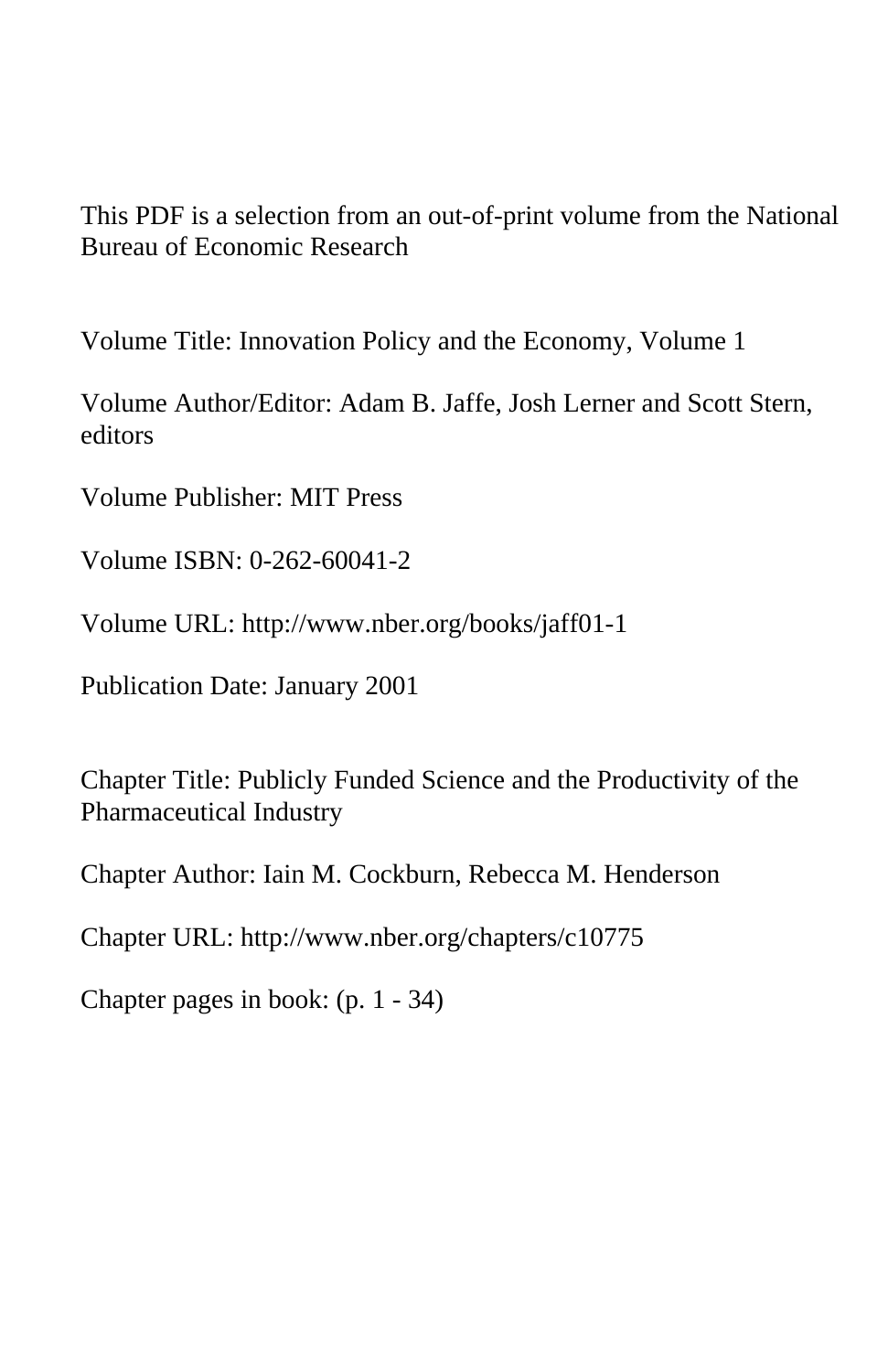# Publicly Funded Science and the Productivity of the Pharmaceutical Industry

lain M. Cockburn, Boston University and NBER Rebecca M. Henderson, MIT and NBER

### Executive Summary

U.S. taxpayers funded \$14.8 billion of health related research last year, four times the amount that was spent in 1970 in real terms. In this paper we evaluate the impact of these huge expenditures on the technological performance of the pharmaceutical industry. While it is very difficult to be precise about the payoffs from publicly funded research, we conclude from a survey of a wide vari-<br>ety of quantitative and qualitative academic studies that the returns from this investment have been large, and may be growing even larger. Public sector science creates new knowledge and new tools, and produces large numbers of highly trained researchers, all of which are a direct and important input to private sector research. But this is not a one way street: the downstream industry is closely linked with upstream institutions, and knowledge, materials, and people flow in both directions. One important contribution of public science is that it sustains an environment in which for-profit firms can conduct their own basic research, which in turn contributes to the global pool of knowledge. Measured quite narrowly in terms of its effect on private sector R&D, the rate of re-<br>turn to public funding of biomedical sciences may be as high as 30% per year. Large as this figure is, these calculations are likely an underestimate, since they fail to fully capture the wider impact of pharmaceutical innovation on health and well-being. Indeed, the best may be yet to come: the revolution in molecular biology that began in publicly funded laboratories 25 years ago—and continues to be driven by the academic research---promises dramatic advances in the treatment of disease.

## I. Introduction

Between 1970 and 1999, public funding in the U.S. for health related research increased over 400% in real terms, to \$14.8 billion, or 38% of the non-defense Federal research budget. Worldwide, the U.S. spends more of its publicly available research funds on human health than any other nation (table 1.1). What kind of impact is this research having? Is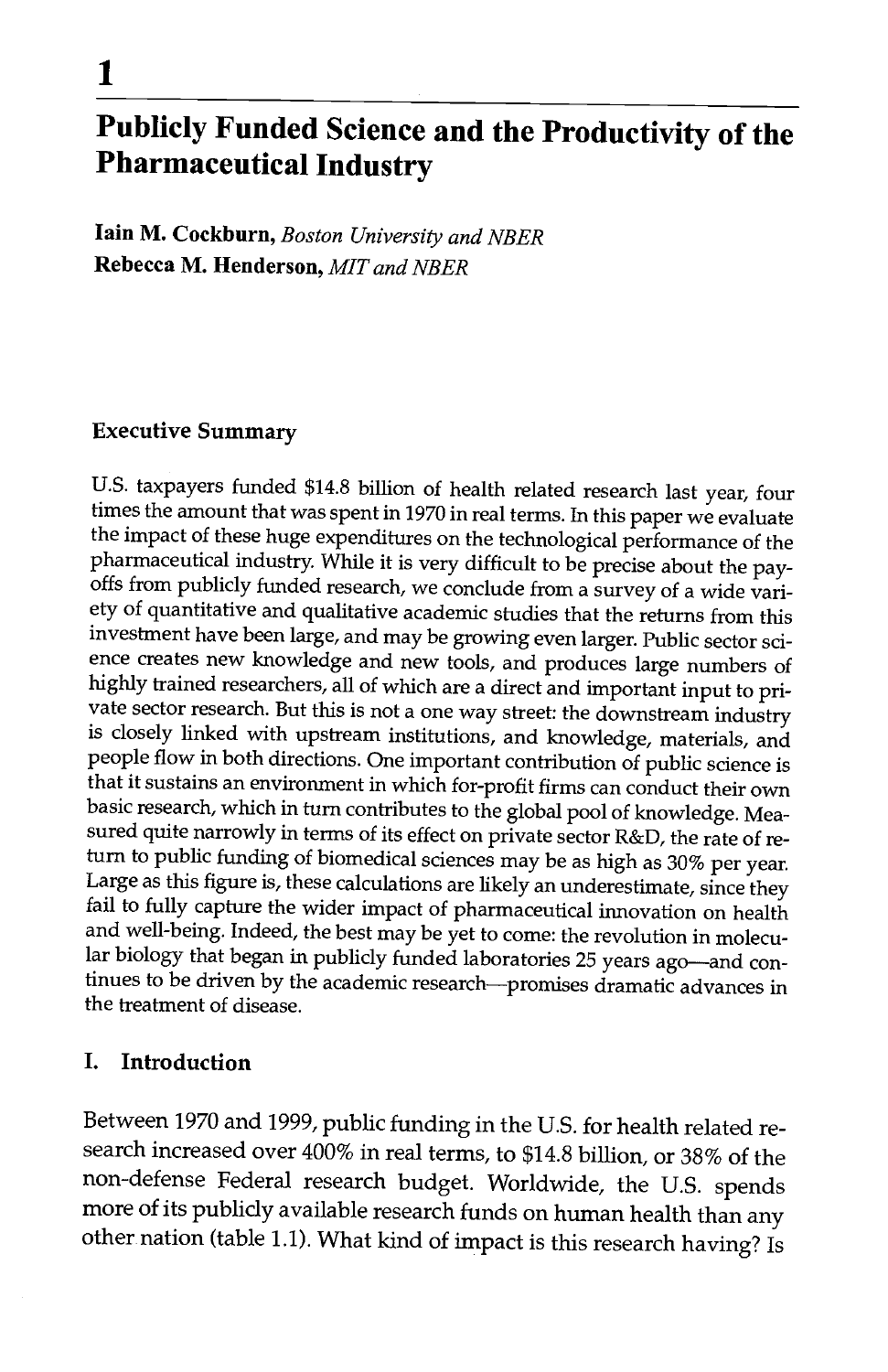|                        |              |                |                | Expenditure (1987 M\$) <sup>a</sup> |                |                |          |
|------------------------|--------------|----------------|----------------|-------------------------------------|----------------|----------------|----------|
|                        | U.K.         | <b>FRG</b>     | France         | Neth.                               | U.S.           | Japan          | Averageb |
| Engineering            | 436<br>15.6% | 505<br>12.5%   | 359<br>11.2%   | 112<br>11.7%                        | 1,966<br>13.2% | 809<br>21.6%   | 14.3%    |
| Physical<br>Sciences   | 565<br>20.2% | 1.015<br>25.1% | 955<br>29.7%   | 208<br>21.7%                        | 2,325<br>15.6% | 543<br>14.5%   | 21.2%    |
| Life Sciences          | 864<br>30.9% | 1.483<br>36.7% | 1,116<br>34.7% | 313<br>32.7%                        | 7.285<br>48.9% | 1,261<br>33.7% | 36.3%    |
| <b>Social Sciences</b> | 187<br>6.7%  | 210<br>5.2%    | 146<br>4.6%    | 99<br>10.4%                         | 754<br>5.1%    | 145<br>3.9%    | 6.0%     |
| Arts &<br>Humanities   | 184<br>6.6%  | 251<br>6.2%    | 218<br>6.8%    | 83<br>8.6%                          | 411<br>2.8%    | 358<br>9.6%    | 6.8%     |
| Other                  | 562<br>20.1% | 573<br>14.2%   | 418<br>13.0%   | 143<br>14.9%                        | 2,163<br>14.5% | 620<br>16.6%   | 15.6%    |
| Total                  | 2,798        | 4.037          | 3,212          | 958                                 | 14,904         | 3,736          |          |

Table 1.1 National expenditures on academic and related research by main field, 1987

aExpenditure data are based on OECD "purchasing power parities" for 1987 calculated

in early 1989.<br><sup>b</sup>This represents an unweighted average for the six countries (i.e., national figures have not been weighted to take into account the differing size of countries).

Irvine, J., B. Martin, and P. Isard 1990 p. 219.

the public getting an appropriate "bang for its buck"? This paper explores one aspect of this question by focusing on one issue in particular: the impact of publicly funded research on the productivity of the U.S. pharmaceutical industry.

The pharmaceutical industry provides a particularly interesting window through which to study the more general question of the impact of publicly funded research. The public sector probably plays a more important role in determining private sector productivity in the pharmaceutical industry than in any other industry except defense. Public sector research spending almost equals private sector spending, and publicly funded researchers generate a disproportionate share of the papers published in the relevant fields (Stephan 1996). It is also the case that scientific advances in medical practice appear to have had a very significant effect on human health. Between 1940 and 1990, average life expectancy in the U.S. increased from 63.6 to 75.1 years, and the average quality of life appears to have also increased over the same time period (Cutler and Richardson 1999). While advances in human health have many causes, advances in pharmaceutical therapies have made a very significant contribution. New drugs have revolutionized the treat-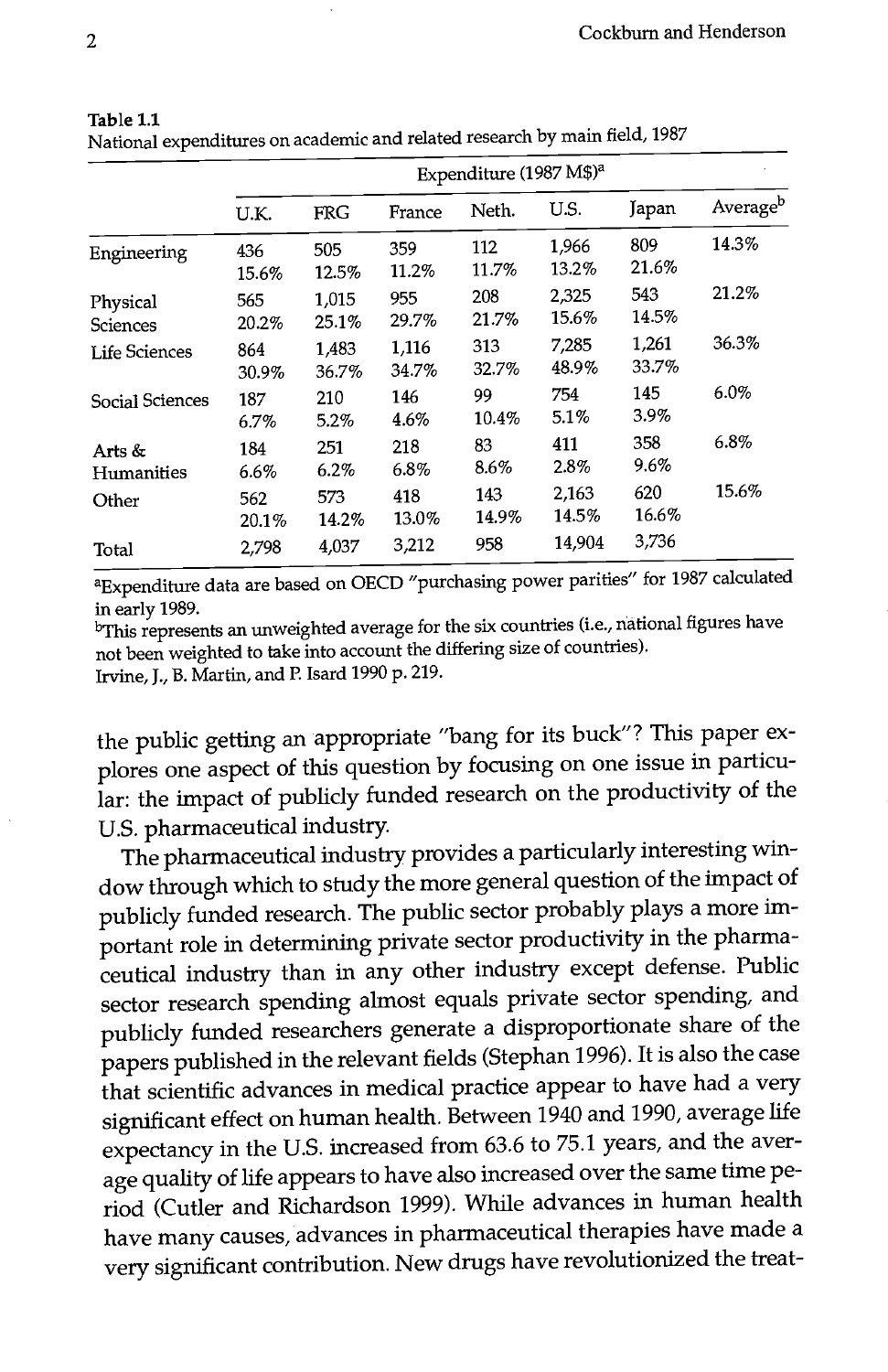ment of ulcers, stroke, and various psychiatric conditions. They have dramatically improved the quality of life of asthma sufferers. They have brought the symptoms of AIDS under control for a significant fraction of the infected population. Some cancers are now reliably curable by drug therapy, and new drugs for hypertension and high cholesterol are proving instrumental in the treatment of heart disease, still the largest killer of Americans. Drugs "in the pipeline" promise major advances in the treatment of arthritis, Alzheimer's disease, many kinds of cancers and a variety of other chronic conditions. Since there is general agreement among qualified observers that publicly funded science has played a major role in these advances, the industry presents a particularly salient setting in which to explore its economic impact.

This paper begins by briefly reviewing the progress that has been made in estimating the rate of return to publicly funded science in other settings. Efforts to measure the rate of return to public research in any context are dogged by a variety of difficult practical and conceptual problems (Griliches 1979; Jones and Williams 1995), and many of these problems are particularly severe in the case of the pharmaceutical industry. We outline some of the difficulties inherent in generating quantitative estimates, and summarize some key results. Although measuring the research output of the public sector and its impact on the rest of the economy presents enormous challenges, both quantitative and qualitative estimates suggest that the rate of return to basic research in general is probably quite high. Case studies of specific technologies and government programs point to the critical role of public sector research in laying the foundation for technological advances that have later had enormous impact on the civilian economy (see for example David, Mowery, and Steinmuller 1992), and direct quantitative estimates suggest that the rate of return to publicly funded research is on the order of 25-40%, (Adams 1990; Mansfield 1991; Griliches 1979, 1994).

The paper then turns to a discussion of the pharmaceutical industry We show that publicly funded research has increased dramatically over the last 60 years, and present some evidence suggesting that its role has become increasingly important. While pharmaceutical research in the 1960s and 1970s drew upon the results of federally funded research, it typically took many years for the results of publicly funded work to have an impact on the private sector, and many firms made only limited use of publicly generated results. The revolution in molecular biology and the transition to "rational" or "mechanism driven" drug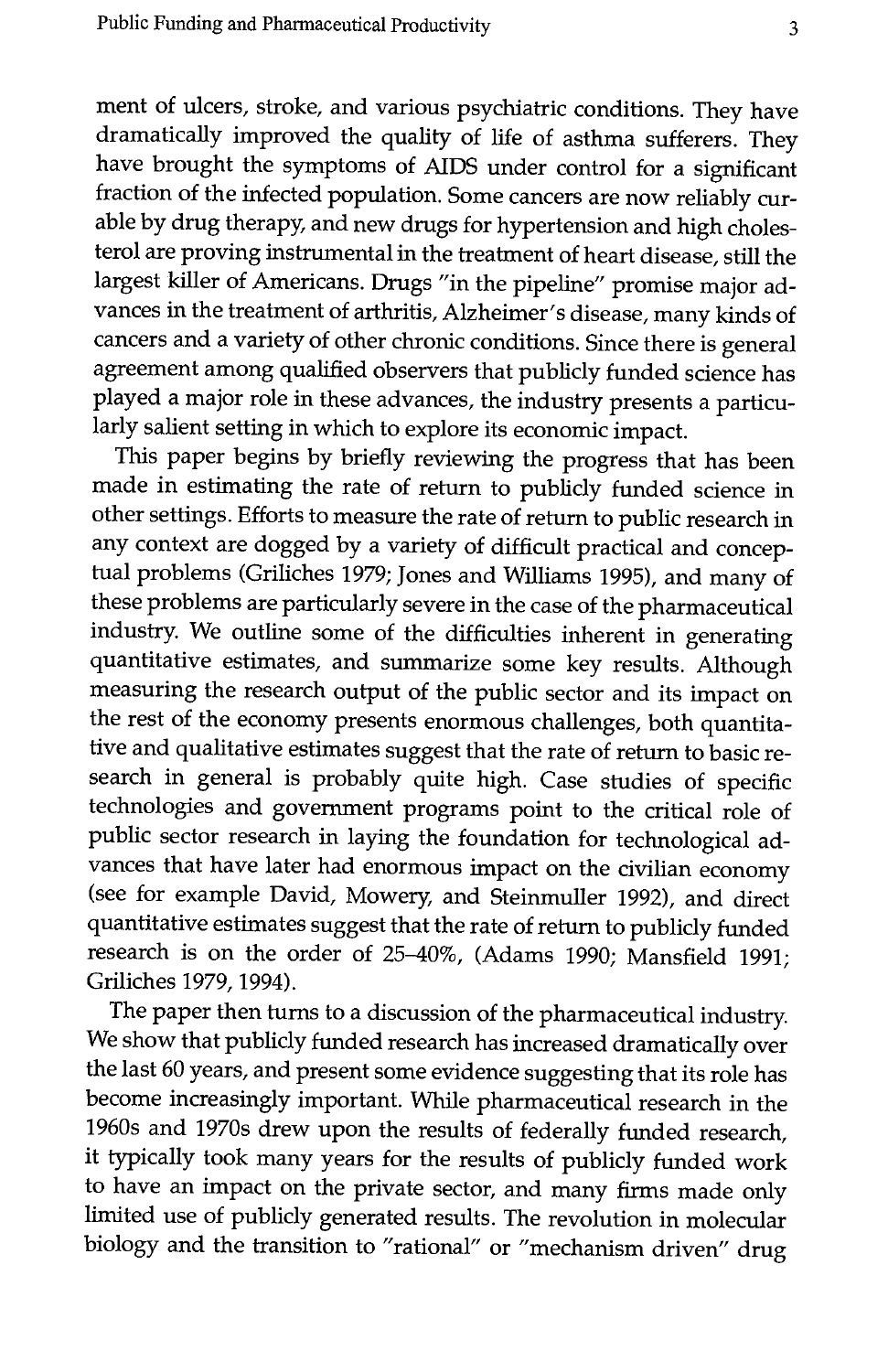design and then to the techniques of biotechnology have revolutionized the relationship between the public and private sectors, making immediate access to leading edge publicly funded science a key competitive advantage for leading pharmaceutical firms and stimulating the development of an entirely new segment of the industry: the small biotechnology firm. While early research in the industry followed a more traditional waterfall model, with the results of publicly funded research gradually flowing downhill to the private sector, over the last 25 years the relationship has become much more that of an equal partnership, with ideas and materials flowing upstream to the public sector as well as downstream to industry.

This is followed by a discussion of the quantitative evidence. We show that many of the problems that make the measurement of the impact of publicly funded research difficult in the wider economy operate with particular force here: it is quite difficult to measure either the "output" of publicly funded research or its impact on the private sector, there are long and variable lags between the generation of knowledge in the public sector and its impact in industry, and there are many different pathways through which the public sector shapes private sector research. The public sector generates more than just scientific papers, pure knowledge, and highly trained graduates: its existence also supports a community of "open science" that sustains high quality privately funded research in the for-profit laboratories.

While it is, therefore, very hard to precisely estimate the return to publicly funded biomedical research, we nonetheless conclude that it is quite high. On the one hand, the qualitative evidence is compelling: the U.S. pharmaceutical and biotechnology industries lead the world, and while there are a variety of plausible reasons for this, the strength of the public research base is surely among the most important. Detailed case studies have highlighted the role of the public sector in supporting the development of important new drugs, and almost universal agreement among private sector researchers that publicly funded research is vital to all that they do. There are also a number of econometric studies that, while imperfect and undoubtedly subject to improvement and revision, between them make a quite convincing case for a high rate of return to public science in this industry. It is worth noting that there are, so far as we are aware, no systematic quantitative studies that have found a negative impact of public science!

We conclude the paper with a brief summary and some speculations as to the future. The ongoing revolution in genetics, genomics, and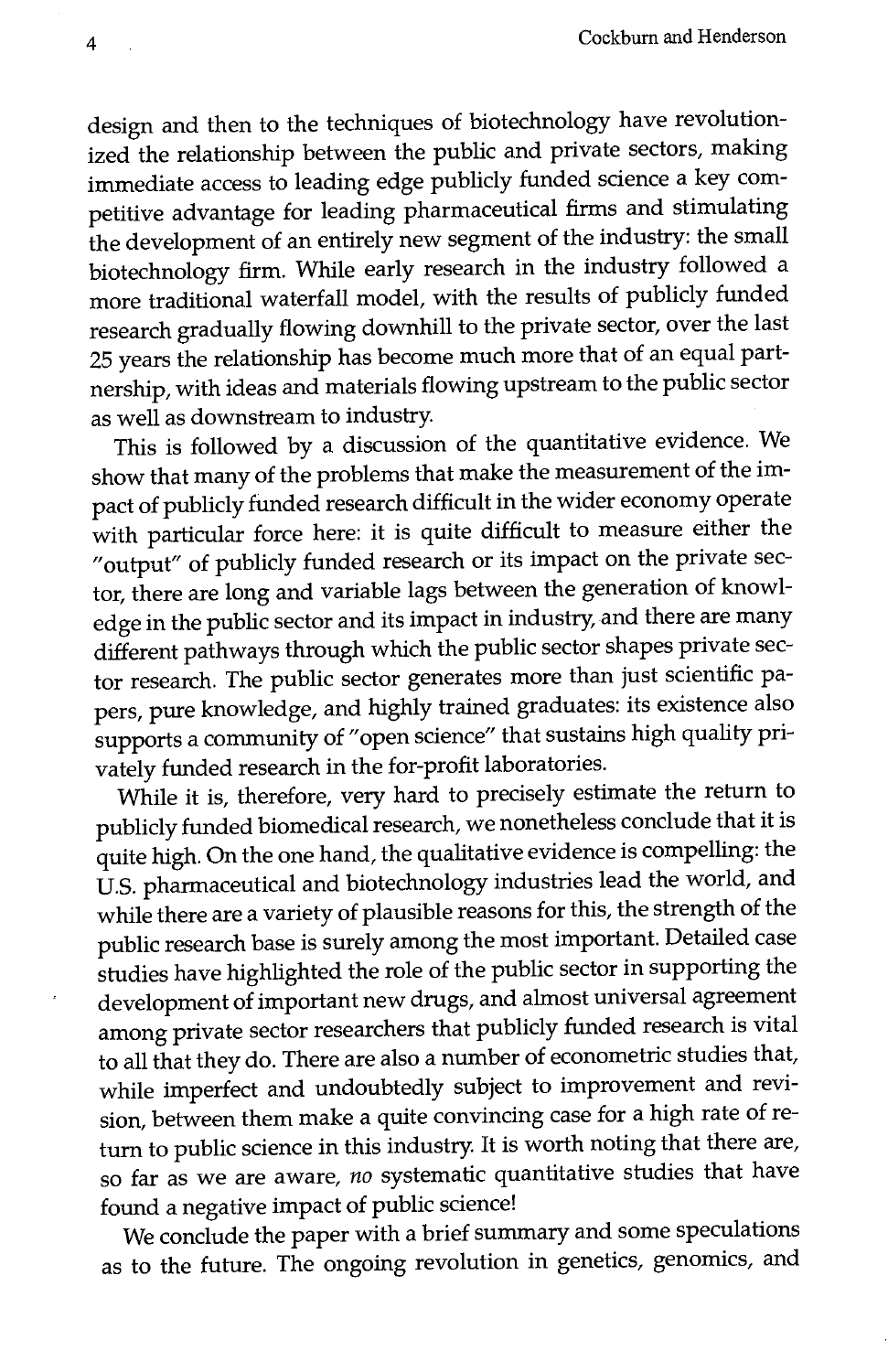bioinformatics—all advances that have their roots squarely in federally<br>funded research—promises to revolutionize the treatment of many diseases. If this promise is realized, the role of publicly funded research in advancing human health through the support of pharmaceutical innovation will be beyond question. This is an exciting period in which to be studying the impact of publicly funded research.

## II. Measuring the Impact of Publicly Funded Research: The General Problem

Government funding for "basic" or "fundamental" research has tradi-<br>tionally been justified on the grounds that the *social* returns to basic rethe grounds are likely to significantly exceed *private* returns, and thus that the private sector will underinvest in basic research relative to the social optimum (Nelson 1959; Arrow 1962). Private firms are unlikely to be able to capture (or "appropriate") the returns to basic research be-<br>cause, in general, it usually takes a very long time for the practical implications of basic research to become apparent and because these implications are often highly diffuse. A firm that is funding basic research in optics, for example, might not see any return on its investment for many years, and many of these returns might be realized by its competitors or by firms competing in entirely different industries. There is also some evidence that basic research has its greatest impact when it is funded by the public sector because publicly funded researchers are more likely to compete for prestige in their fields than for financial gain, and since prestige is gained through the rapid publicarapidly available across the economy than privately funded work (Dasgupta and David 1987, 1994; Merton 1973).

Unfortunately exactly the same characteristics that make it economically desirable for the government to fund basic research-the long lags between research and impact and its wide diffusion across firms and industries—also make it very difficult to measure its effects. Two<br>techniques have been widely used: case studies and econometric production function based analysis. The available case studies are suggestive, and most of them suggest that government funded research has indeed had a significant effect on private sector productivity (see, for example, David, Mowery, and Steinmuller 1992; Mansfield 1991; and<br>the NSF 1968), but it is always difficult to know how far one can generalize from the results of case study research. Broad-based statistical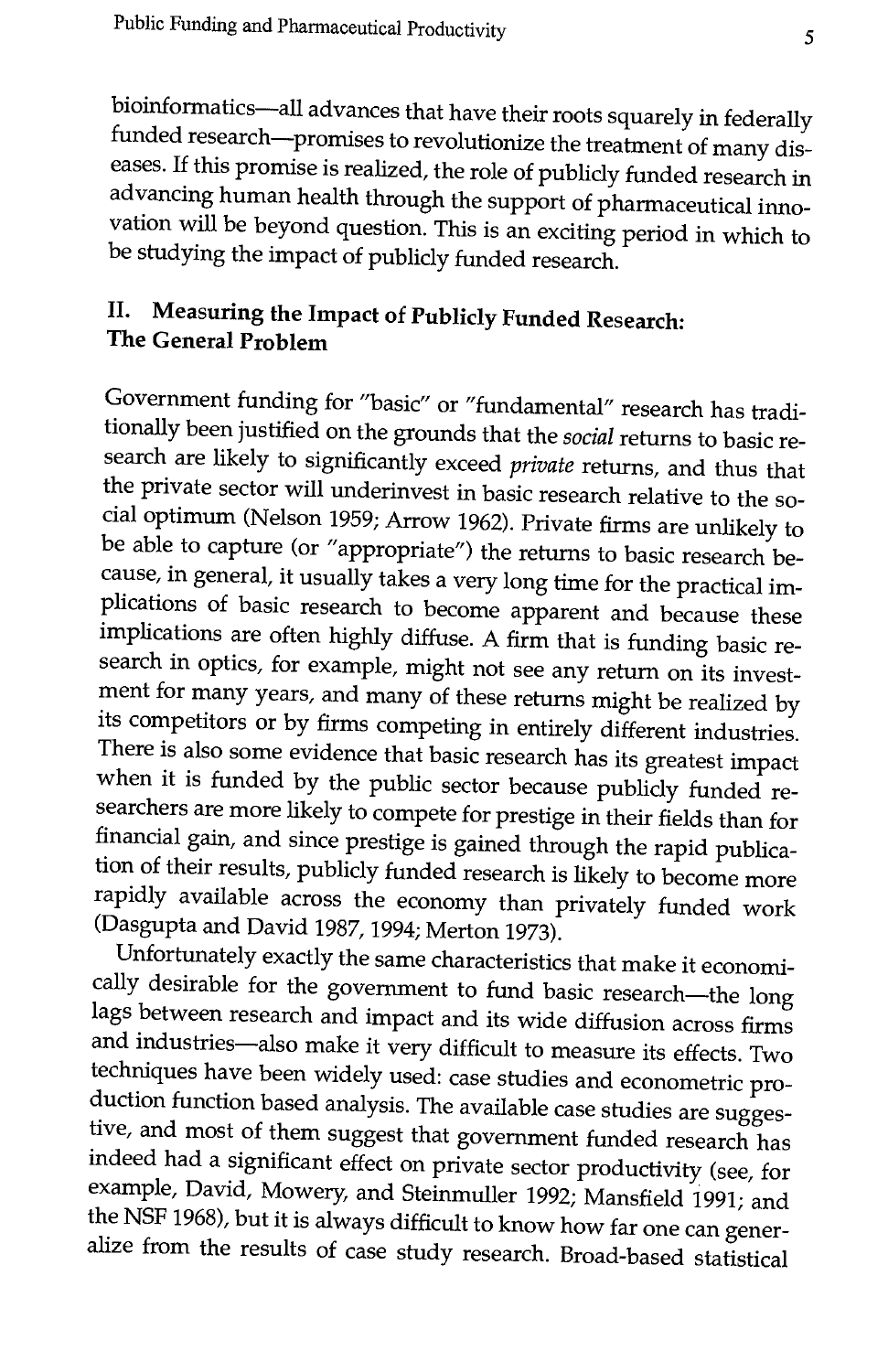estimates of the relationships between upstream funding and downstream performance could place this case study evidence on sounder footing, but these too have their problems.

## III. Productivity Measurement

Productivity is a natural way to assess the performance of firms and industries. High levels of productivity and rapid growth in productivity are unambiguous indicators of the technological progress which public sector research is intended to support. Productivity relates output to input, and publicly funded research affects this relationship in a number of ways. Research results, experimental materials, and the human capital of highly trained researchers are "free" inputs to the production of drugs. At the same time basic research improves the efficiency with which these inputs are utilized as it identifies productive areas for investigation or provides new, more effective research tools.

There are good reasons to expect to see an important impact of publicly funded research in the productivity statistics for the pharmaceutical industry. The problem is that productivity measurement is beset by a number of difficult problems, which are exacerbated in knowledge-intensive industries with a high rate of new product development. To frame our subsequent discussion, we first review these difficulties.

## Measuring Output

Productivity is the ratio of inputs to output.1 We begin with the numerator. Measuring output is difficult in any research-driven industry for two closely related reasons. In the first place, output is conventionally measured by the sales of the level of the firm that produces it. There are good reasons to believe that this underestimates the social value of output. If there are significant externalities, or "spillovers," these will not be captured in the price charged to consumers. Vaccines provide a good example: purchasing the product provides private benefits to the individual who is vaccinated, but also society benefits from the impact that vaccination has on lowering the prevalence of the disease-or in the case of smallpox, wiping it out altogether.

The second problem is that research tends to improve the quality of output, and quality improvement may or may not be reflected in the price of output. The computer industry provides the classic example of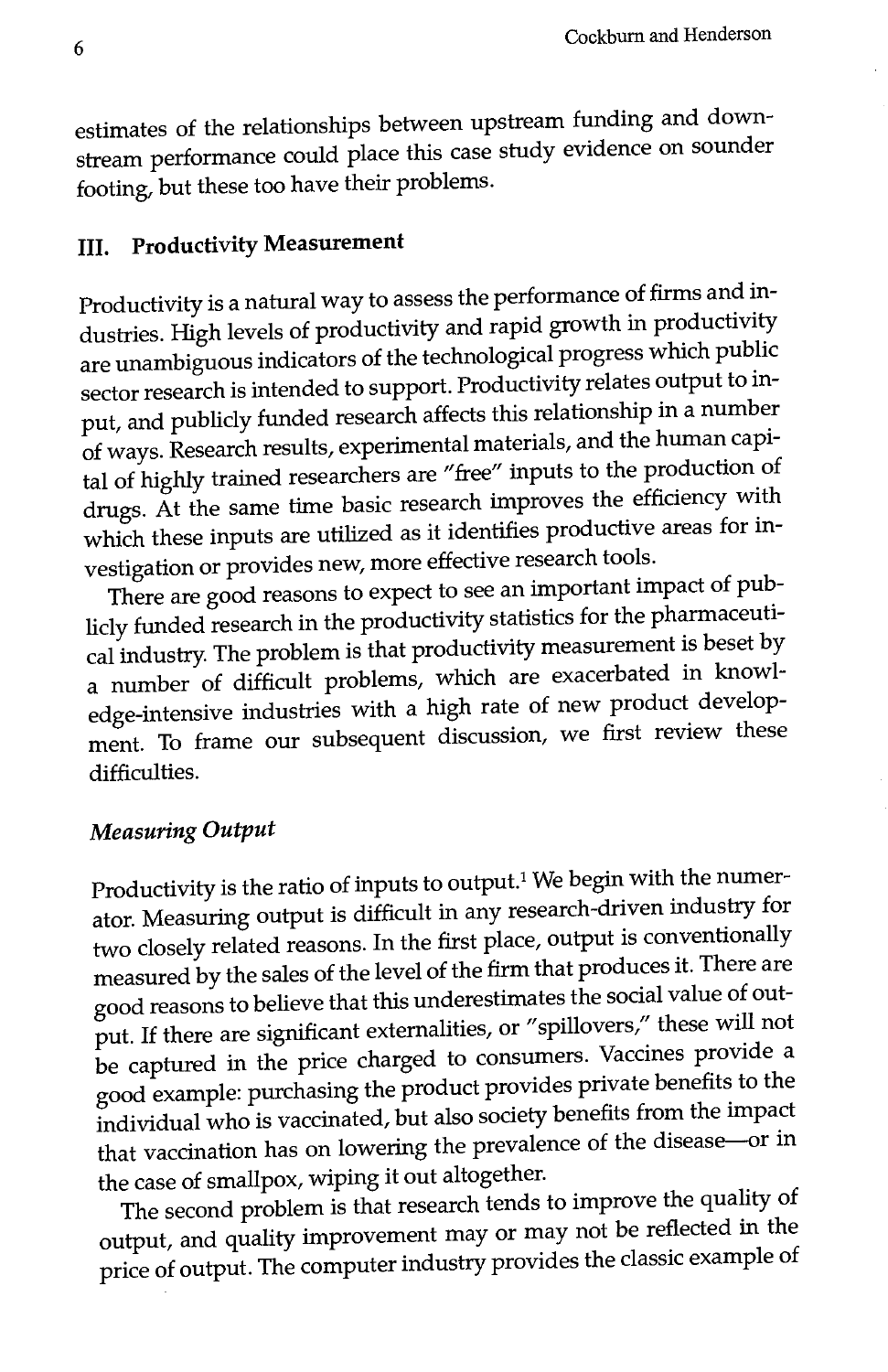this problem: the price of a standard PC has remained more or less constant over the last 5 years, but the power and capabilities of the standard package has consistently increased over time. Statistical methods for addressing this problem have revealed that the "true" quality-adjusted price of a PC has been falling at a very rapid rate: 20% per year or more. The same may be true for pharmaceutical products.<br>New drugs tend to be more effective, have fewer side effects, and can<br>be taken in much more convenient dosages (once per day instead of<br>four times per day these benefits to the consumer have had limited success. While the quality attributes of a car or a PC are relatively straightforward to measure (fuel efficiency, weight, processor speed, storage capacity, etc.) those of pharmaceutical products are more difficult to define and measure. (See for example Berndt et al. 2000; and Cockburn and Anis 2000.)

For pharmaceuticals, an additional complication is introduced by the tangled web of economic relationships between patients, physicians, pharmacists, and insurers. In some industries, prices are a reasonably good measure of consumers' willingness to pay. Here, the link between In some cases, the value of a drug to the patient who receives it may be considerably greater than the price received by the pharmaceutical company which produces it. (It is also possible that some pharmaceuticals are worth less to patients than the price that is charged for them.)

Some researchers have used measures of output such as quality adjusted life years (QUALYs) to correct for these problems, but any such attempt must inevitably rest on a series of assumptions and judgments that will always be open to question (Cutler and Richard- son 1999).

#### Measuring Inputs

Measuring inputs to the production of pharmaceuticals raises similar<br>problems. To produce pharmaceuticals requires not just person hours,<br>capital, energy, materials and so forth, but also "knowledge capital" or<br>know-how. M generates output today: but scientific explorations often only produce tangible output after many years. For example in a study of the impact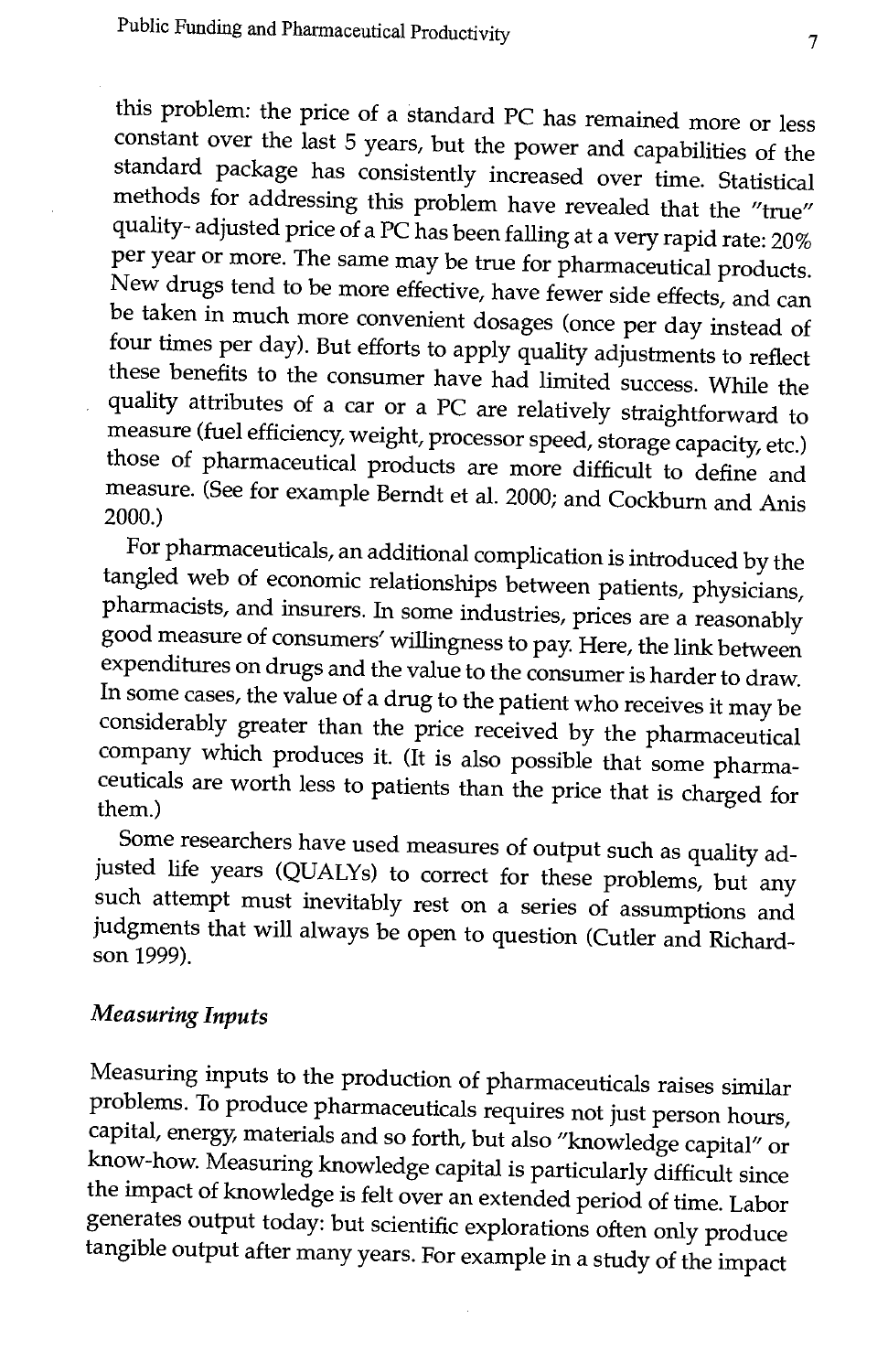of scientific research across the entire economy, Adams (1990) found evidence that on average it takes 20 years for basic research to produce tangible economic results! In the context of the pharmaceutical industry this problem is particularly acute. Not only is it the case that the lags between the publication of any particular piece of publicly funded research and its impact on the discovery of a new drug are long and highly variable, but on average it takes 12-14 years to translate any given private sector discovery into a drug that can be given to patients. This problem is particularly concrete in the case of federal funding for molecular biology in general and genetics in particular. While this funding has had some immediate impact on industry productivity there is widespread (even universal) agreement that in this case the best is yet to come. The interpretation of the human genome, for example, is not expected to have a direct effect on human health for many

years.<br>The measurement of knowledge inputs in pharmaceuticals—and of the effect of publicly funded research in particular-is further complicated by the fact that there are a multitude of mechanisms through which publicly funded research shapes and supports private sector productivity. The most straightforward is through the development of new scientific knowledge. Figure 1.1 presents a much simplified diagram of the process of drug discovery and development.

In general, fundamental research (the discovery of fundamental scientific knowledge) precedes "drug discovery" (the search for compounds that seem to work in test tubes and/or in animals), which is followed by "drug development" (the process by which one makes sure that seemingly useful compounds actually work safely in humans). But while it is certainly the case that publicly funded research has been responsible for generating an enormous amount of fundamental science that has supported major breakthroughs in the industry, this is by no means the only way in which public investment in biomedical research has shaped the industry.

The public sector supports private sector research through a variety of other mechanisms. One of the most important of these is the provision of trained scientists, but the impact of others should not be overlooked: public sector science also includes discovery of new research tools, direct investment in a small amount of drug discovery work, and funding of leading edge work in clinical development.

Studies of the relationship between universities and the private sector in general have suggested that one of the most important outputs of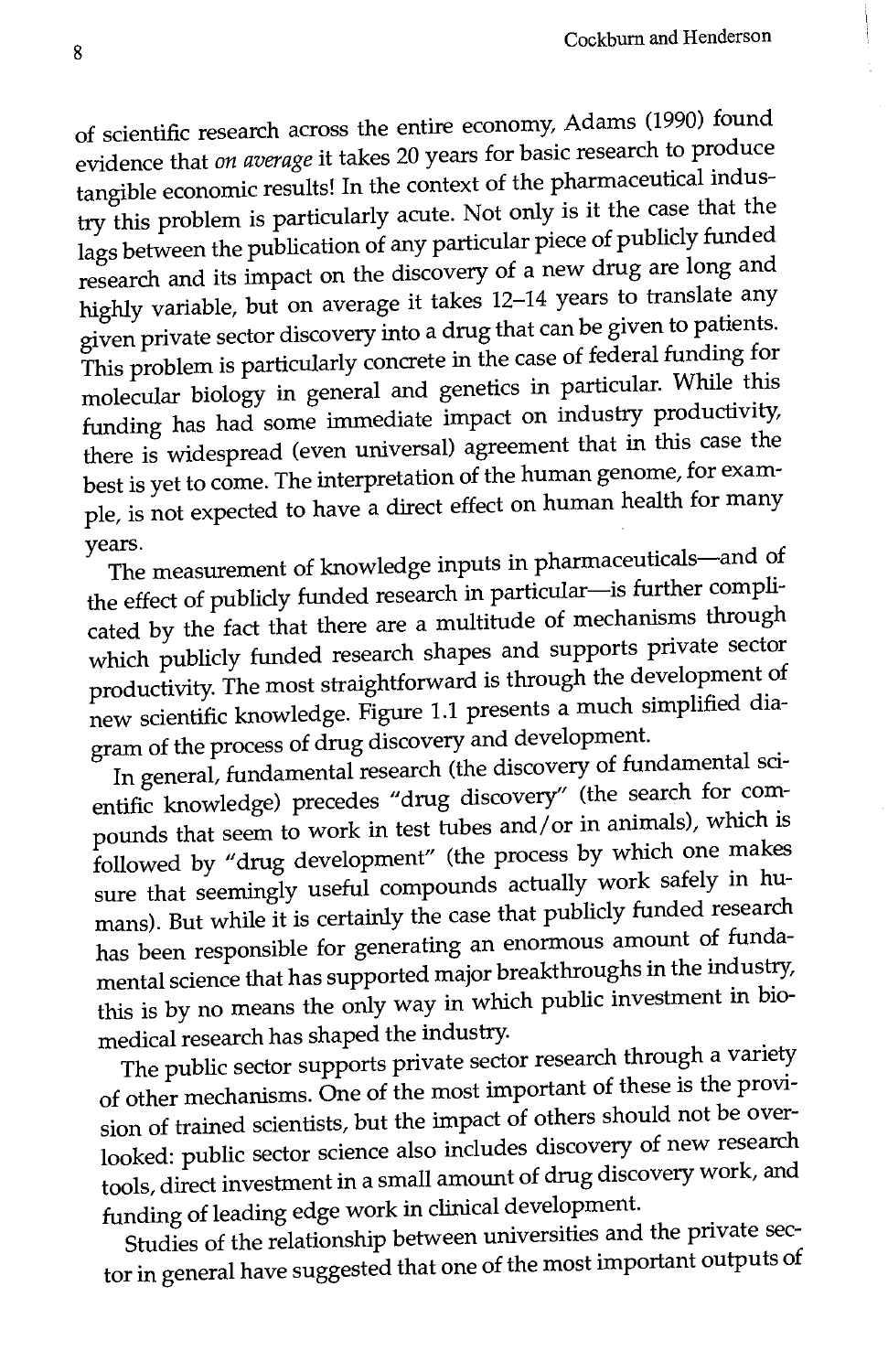Fundamental research: Does hypertension create health problems? What is the molecular basis of hypertension?



Discovery research:<br>Can we find a compound that appears to<br>hypertension in a test-tube or in an anima Discovery research: Can we find a compound that appears to tackle hypertension in a test-tube or in an animal?



Clinical Development:<br>Does this compound reduce hypertension in<br>humans? Clinical Development: Does this compound reduce hypertension in humans?

Figure 1.1 A simple model of drug discovery

the university sector is trained personnel (see for example Agarwal 2000). This is likely to be particularly true in the pharmaceutical industry, where research is conducted by battalions of skilled scientists, many of them with doctorates and postgraduate educations funded in large part through NSF and NIH grants. As industry hires these graduates it benefits not only from their general training and skills but also from the leading edge access it gives them to research being conducted within the public sector. Another important publicly funded input to the private sector is not new knowledge, per se (how do viruses metabolize?) but new tools. Cohen and Boyer's discovery of one of the most fundamental tools of genetic engineering is one prominent exam- ple of this phenomenon.

Figure 1.1 suggests that the process of drug discovery is an almost entirely linear one, with scientific knowledge feeding directly into drug discovery. In reality, however, the interaction between the public and private sectors is much more iterative and complex. In Networks of Innovation, for example, Galambos and Sewell (1995) show that the development of vaccines was characterized by the continual exchange of information between researchers working at Merck and researchers working in the public sector. On several occasions the development of novel therapies by the private sector or advances made in clinical treatment have preceded major advances in fundamental knowledge. Brown and Goldstein's Nobel Prize winning work on the structure of the LDL receptor, for example, occurred simultaneously with the discovery of the first effective HMG CoAse reductase inhibitors; and the recognition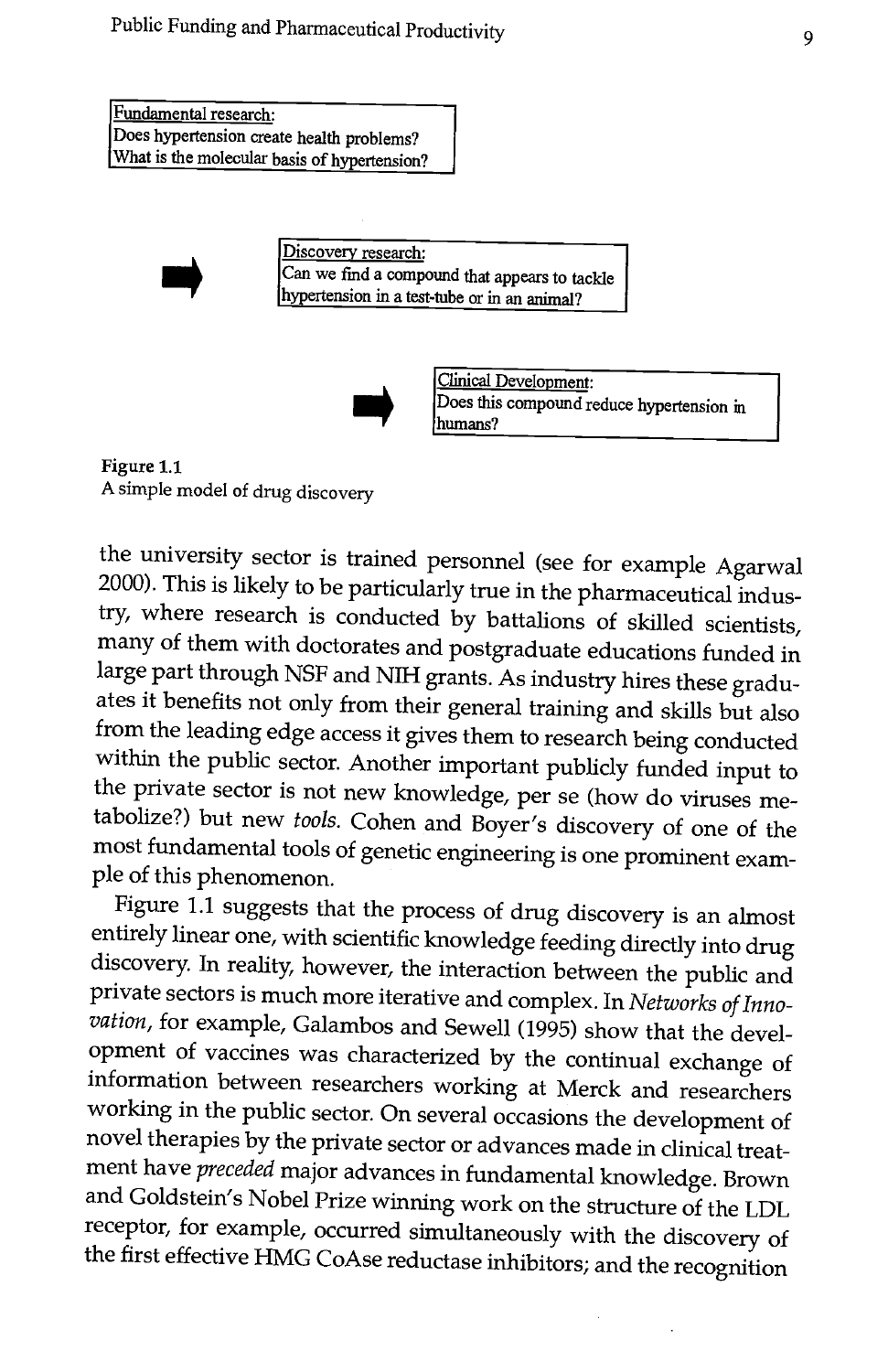that stomach ulcers are bacterial in origin flowed from the pioneering work of physicians working in the clinic rather than from basic scientific research. Even apparently straightforward cases such as the discovery of AZT appear, on closer examination, to have a fine grained structure that reflects a bidirectional flow of knowledge rather than the simple transmission of research results or new ideas from the public to private sectors (Cockburn and Henderson 1998).

This bidirectional structure not only complicates the problem of imposing a time structure on the estimation of the effect of public research (see below). It also hints at another important role of public research: the maintenance of a community of researchers, or a public rank hierarchy in which private sector researchers can be evaluated and promoted on the basis of their standing in the public community of science. As the techniques of drug discovery evolved and it became increasingly important to be able to take advantage of the findings of public science, the most productive pharmaceutical firms began to reward their researchers on the basis of their standing in the eyes of their peers (Henderson and Cockburn 1994; Cockburn, Henderson, and Stern 2000). To some degree the adoption of this incentive mechanism undoubtedly reflects the fact that it encourages a firm's scientist to publish and to engage with the community of public scientists, and this in turn facilitates the firm's ability to take advantage of publicly generated knowledge. But its adoption also probably solves a difficult problem for managers: evaluating the effort and performance of scientific professionals whose work is becoming increasingly complex and increasingly difficult to monitor. To the degree that these practices increase the flexibility and creativity of the private sector, the maintenance of a public community of science acts as an input (of a particularly subtle kind) to the private sector.

Arguably, the presence of the community of open science also provides an implicit subsidy to the industry in that it provides important nonmonetary rewards. Scott Stern (Stern 1999) has shown that researchers are willing to trade salary for the opportunity to work on scientifically interesting projects. Since salaries are a large fraction of total research costs, to the extent that this phenomenon drives down the wages demanded by scientists, the industry benefits.

The public sector also invests in the actual discovery of new drugs through its support of screening programs such as that conducted by the National Institute for Cancer. While this program has generated one important new drug-Taxol-its overall impact appears to be min-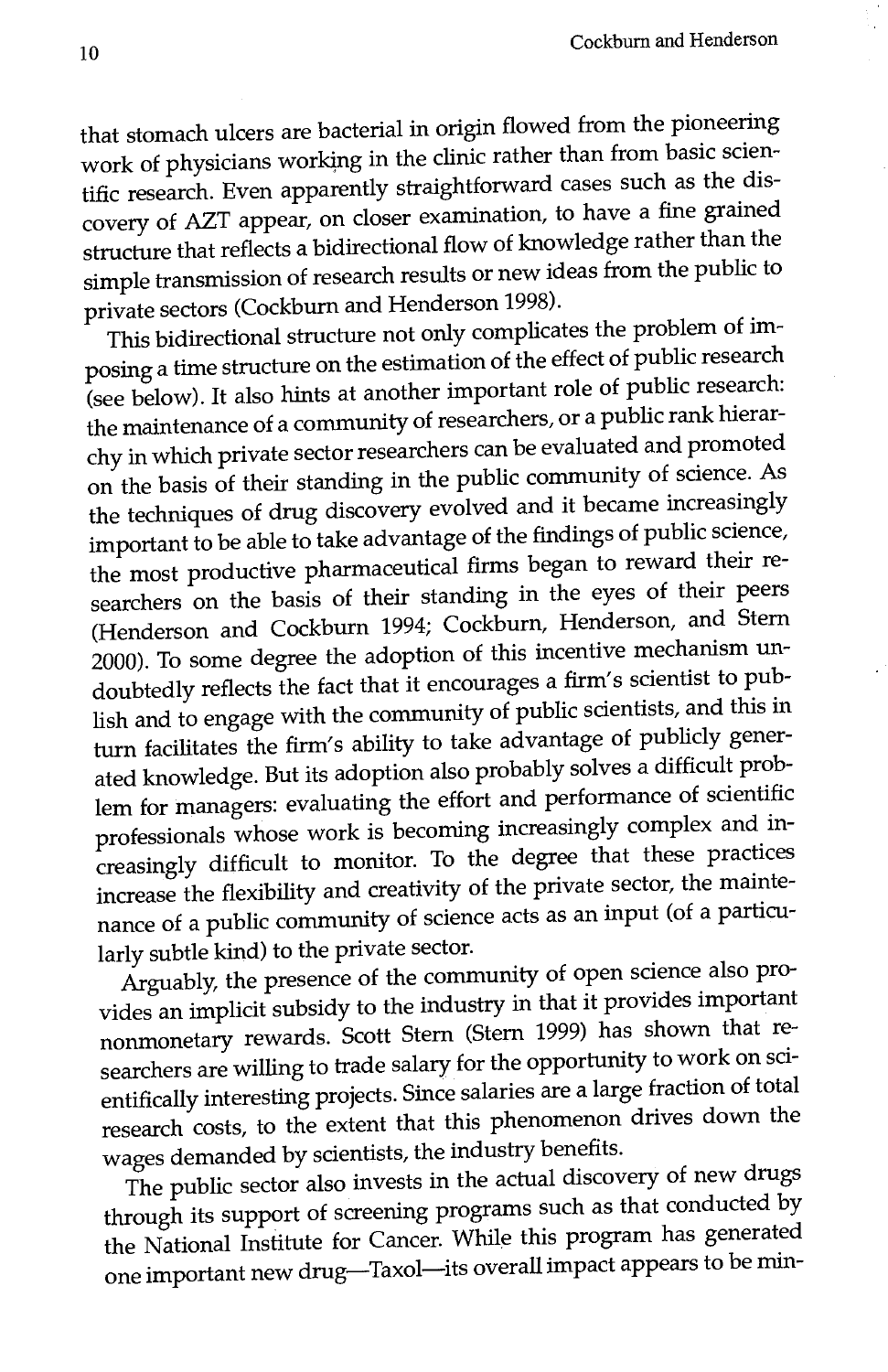imal. Last, but by no means least, the public sector supports private sector productivity through the support of clinical development and clinical research. There is some evidence that this type of research provides a critically important stimulus to the discovery of new drugs (Wurtman and Bettiker 1994, 1996).

problem of "spillovers," or the fact that knowledge generated in one place or firm is often useful elsewhere. At the level of the entire economy this effect is unproblematic, but when one is trying to measure the impact of spillovers from publicly funded research on a particular firm, for example, it raises serious problems. Where should one look for spillovers? One important source may be a firm's competitors. In the case of pharmaceuticals, for example, we showed that private sector research productivity was directly and significantly affected by competitive research activity (Henderson and Cockburn 1996). Then there is the question of whether to treat all federally funded entities equally, or to trace spillovers only to those that are geographically or technically "close." And while the U.S. government accounts for a substantial frac-<br>tion of worldwide public sector research, science is a global enterprise. Contributions from significant publicly funded research activity in Europe and elsewhere ought not to be ignored.

Despite these problems, a number of researchers have attempted to use productivity measures to estimate the rate of return to publicly funded research. Studies at the aggregate level, or at the level of the entire economy, generate numbers in the 20-40% range, as described above. As an illustration of these results, table 1.2 reproduced from Grifiches 1995, summarizes the results from a number of studies of industry productivity. The results vary widely, but seem to suggest that the rate of return to public research is likely to be quite high.<sup>2</sup>

## IV. The Role of Publicly Funded Research in the Pharmaceutical Industry

Attempts to measure the role of publicly funded research in the context sues, but must also take account of an environment in which the relationship between the public and private sector has changed dramatically over the last 50 years.<br>Public funding for health related research is largely a product of the

Second World War. Before the war the pharmaceutical industry was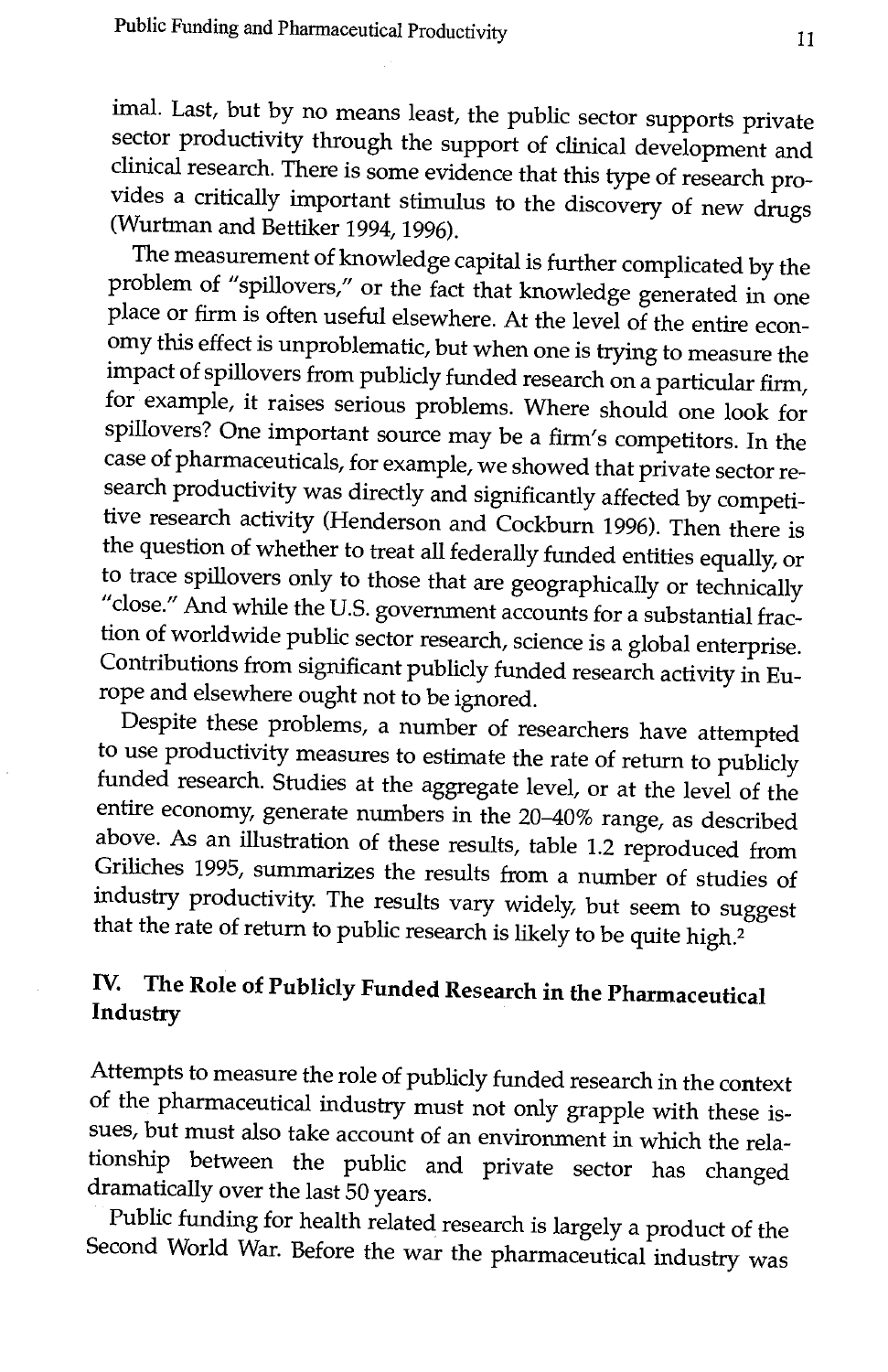| Agriculture                            | Rate of return to public R&D |
|----------------------------------------|------------------------------|
| Griliches (1958) Hybrid corn           | 35-40                        |
| Hybrid sorghum                         | 20                           |
| Peterson (1967) Poultry                | $21 - 25$                    |
| Schmitz-Secker (1970) Tomato harvester | $37 - 46$                    |
| Griliches (1964) Aggregate             | $35 - 40$                    |
| Evenson (1968) Aggregate               | $41 - 50$                    |
| Knutson-Tweeten (1979) Aggregate       | 28-47                        |
| Huffman-Evenson (1993) Crops           | $45 - 62$                    |
| Livestock                              | $11 - 83$                    |
| Aggregate                              | $43 - 67$                    |
| Industry                               | Rate of return to all R&D    |
| Case studies                           |                              |
| Mansfield et al. (1977)                | $25 - 56$                    |
| I-O Weighted                           |                              |
| Terleckyj (1974): Total                | $28 - 48$                    |
| Private                                | $29 - 78$                    |
| Sveikausakas (1981)                    | $10 - 50$                    |
| Goto-Suzuki (1989)                     | $26 - 80$                    |
| R&D Weighted (patent flows)            | $46 - 69$                    |
| Griliches-Lichtenberg (1984)           | $28 - 56$                    |
| Mohnen-Lepine (1988)                   |                              |
| <b>Cost Functions</b>                  |                              |
| Bernstein-Nadiri (1988, 1989)          | $9 - 160$                    |
| Differs by industry                    | $14 - 28$                    |
| Bernstein-Nadiri (1991)                |                              |

Table 1.2 Selected estimates of returns to R&D and R&D spillovers

Table 3.4 from Griliches, 1995.

not tightly linked to formal science. Until the 1930s, when sulfonamide was discovered, drug companies undertook little formal research. Most new drugs were based on existing organic chemicals or were derived from natural sources (e.g., herbs) and little formal testing was done to ensure either safety or efficacy. Harold Clymer, who joined SmithKline (a major American pharmaceutical company) in 1939, noted:

[YIlou can judge the magnitude of [SmithKline'sI R&D at that time by the fact I was told I would have to consider the position temporary since they had already hired two people within the previous year for their laboratory and were not sure that the business would warrant the continued expenditure. (Clymer, 1975)

World War II and wartime needs for antibiotics marked the drug industry's transition to an R&D intensive business. Penicillin and its antibiotic properties were discovered by Alexander Fleming in 1928.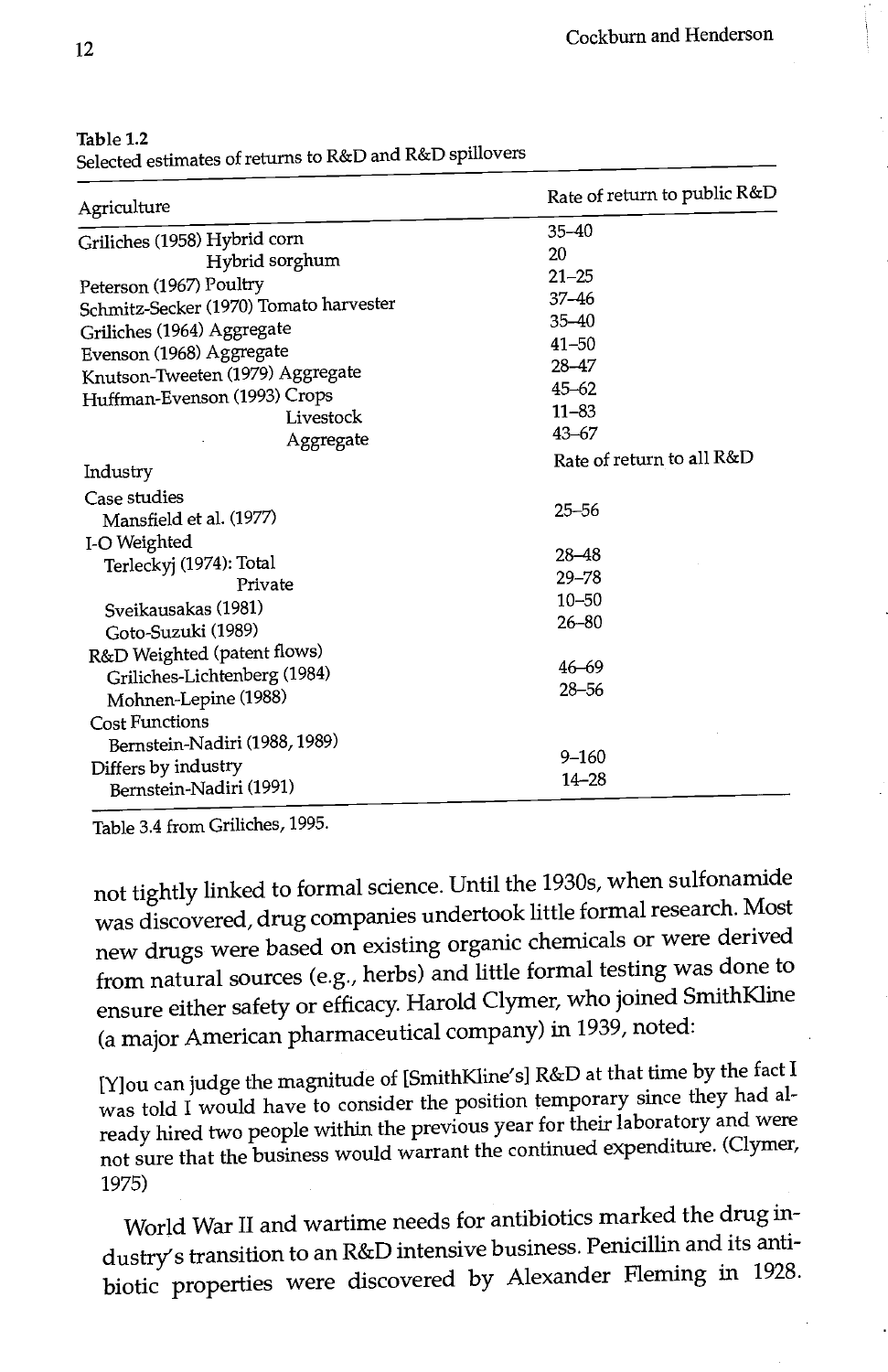However, throughout the 1930s, it was produced only in laboratory<br>scale quantities and was used almost exclusively for experimental purposes. With the outbreak of World War II, the U.S. government organized a massive research and production effort that focused on commercial production techniques and chemical structure analysis. More than 20 companies, several universities, and the Department of Agriculture took part.

The commercialization of penicillin marked a watershed in the industry's development. Due partially to the technical experience and organizational capabilities accumulated through the intense wartime effort to develop penicillin, as well as to the recognition that drug development could be highly profitable, pharmaceutical companies embarked on a period of massive investment in R&D and built large-scale<br>internal R&D capabilities. At the same time there was a very significant shift in the institutional structure surrounding the industry. Whereas before the war public support for health related research had been quite modest, after the war it boomed to unprecedented levels. The period from 1950 to 1990 was a golden age for the pharmaceutical industry, as for industry in general, and particularly the major U.S.<br>players—firms such as Merck, Eli Lilly, Bristol-Myers, and Pfizer-grew rapidly and profitably. R&D spending exploded and with this came a steady flow of new drugs. (Figure 1.2 shows publicly funded spending on health related research and total U.S. R&D spending by U.S. pharmaceutical firms.3)

A number of factors supported the industry's high level of innovation. One was the sheer magnitude of both the research opportunities<br>and the unmet needs. In the early postwar years, there were many diseases for which no drugs existed. In every major therapeutic category—from painkillers and anti-inflammatories to cardiovascular and central nervous system products-pharmaceutical companies faced an almost completely open field (before the discovery of penicillin, very few drugs effectively cured diseases).

Faced with such a target rich environment but very little detailed maceutical companies invented an approach to research now refer- red to as "random screening." Under this approach, natural and chemically derived compounds are randomly screened in test tube experiments and laboratory animals for potential therapeutic activity. Pharmaceutical companies maintained enormous libraries of chemical compounds, and added to their collections by searching for new compounds in places such as swamps, streams, and soil samples.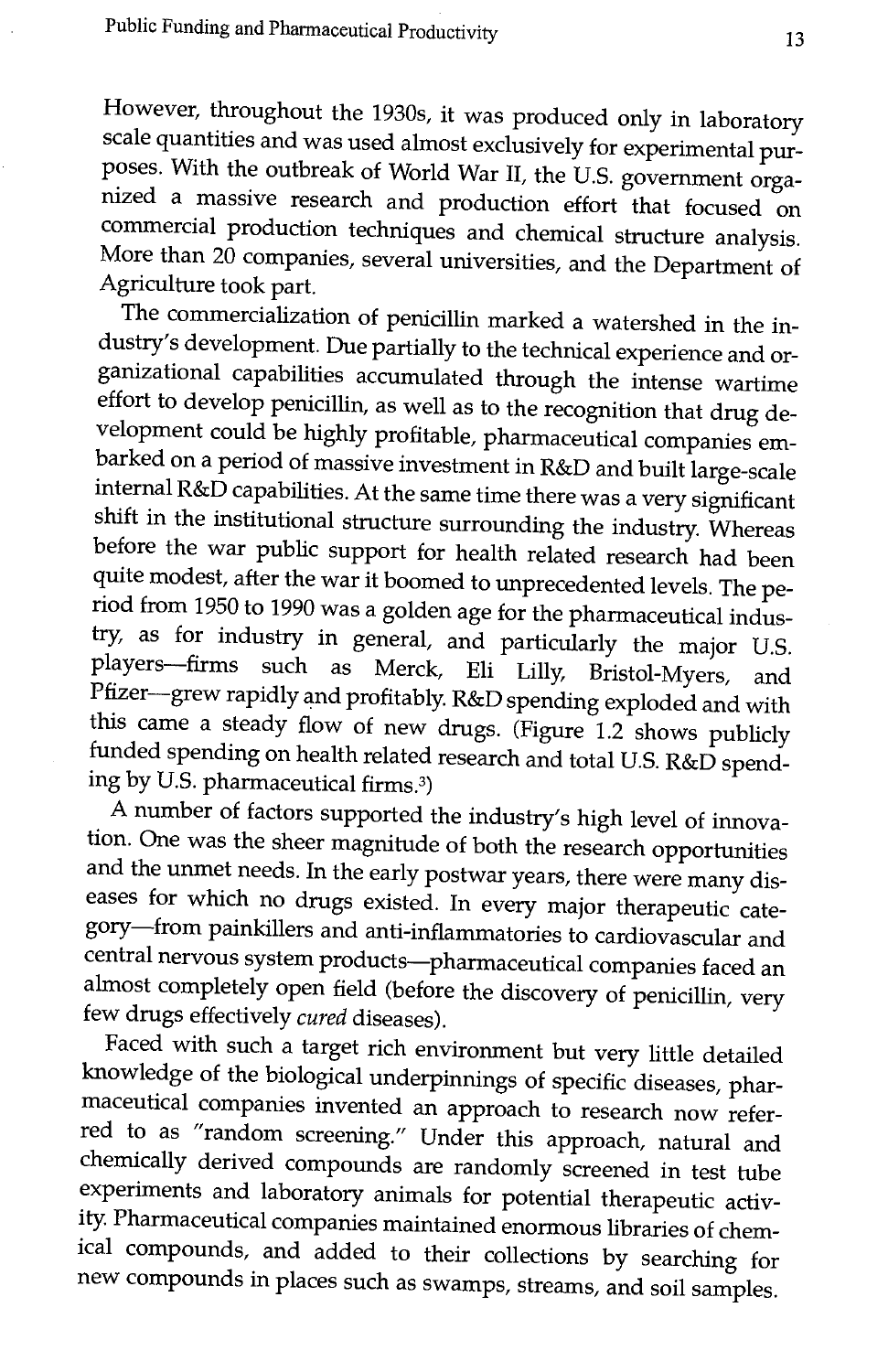

 $14$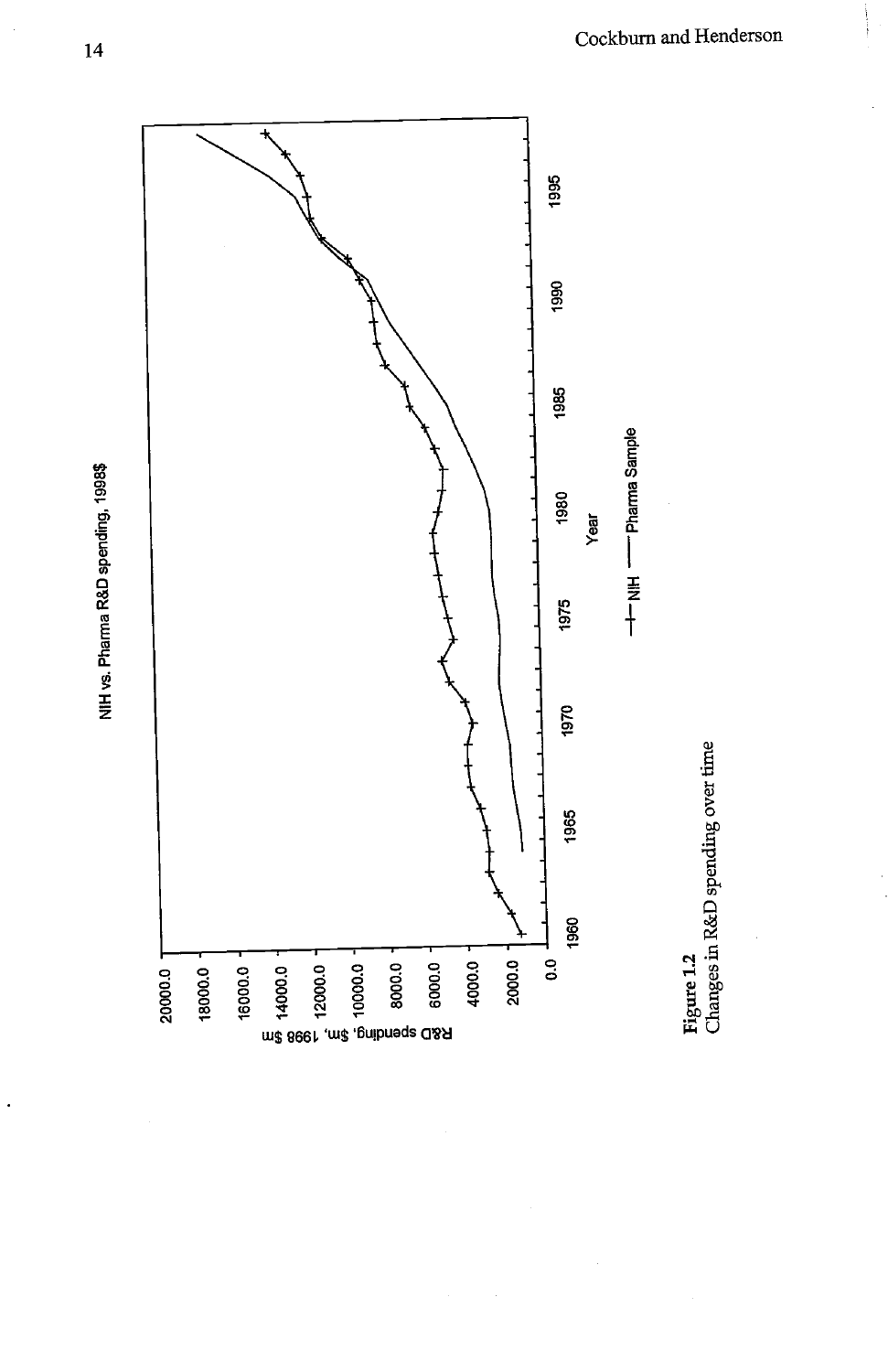Thousands, if not tens of thousands, of compounds might be subjected stance. Serendipity played a key role since in general the "mechanism<br>of action" of most drugs—the specific biochemical and molecular pathways that were responsible for their therapeutic effect- were not well understood. Researchers were generally forced to rely on the use of animal models as screens. For example researchers injected compounds into hypertensive rats or dogs to explore the degree to which they reduced blood pressure. Under this regime it was not uncommon for companies to discover a drug to treat one disease while searching for a treatment for another. Although random screening may seem inefficient, it worked extremely well for many years, and continues to be widely employed. Several hundred chemical entities were brought drug were discovered in this way, including a number of important di-<br>uretics, all of the early vasodilators, and a number of centrally acting agents including reserpine and guanethidine.

In general, this early form of random screening made only delayed and indirect use of the results of publicly funded research. Beginning in the early 1970s, the industry began to benefit more directly from the explosion in public funding for health related research that followed the war. Publicly funded research had always been important to the industry's health, but initially it was probably most important as a source of knowledge about the etiology of disease. For example it was the publicly funded Framingham heart study that showed that elevated blood<br>pressure (hypertension) was associated with a greater risk of heart disease and death, and thus encouraged the industry to search for drugs that might tackle it.

From the middle 1970s on, however, substantial advances in physiology, pharmacology, enzymology, and cell biology—the vast majority<br>stemming from publicly funded research—led to enormous progress in the ability to understand the mechanism of action of some existing drugs and the biochemical and molecular roots of many diseases. This cated screens. By 1972, for example, the structure of the renin angiotensive cascade, one of the systems within the body responsible<br>for the regulation of blood pressure, had been clarified by the work of Laragh and his collaborators (Laragh et al. 1972) and by 1975 several companies had drawn on this research in designing screens for hypertensive drugs (Henderson and Cockburn 1994). These firms could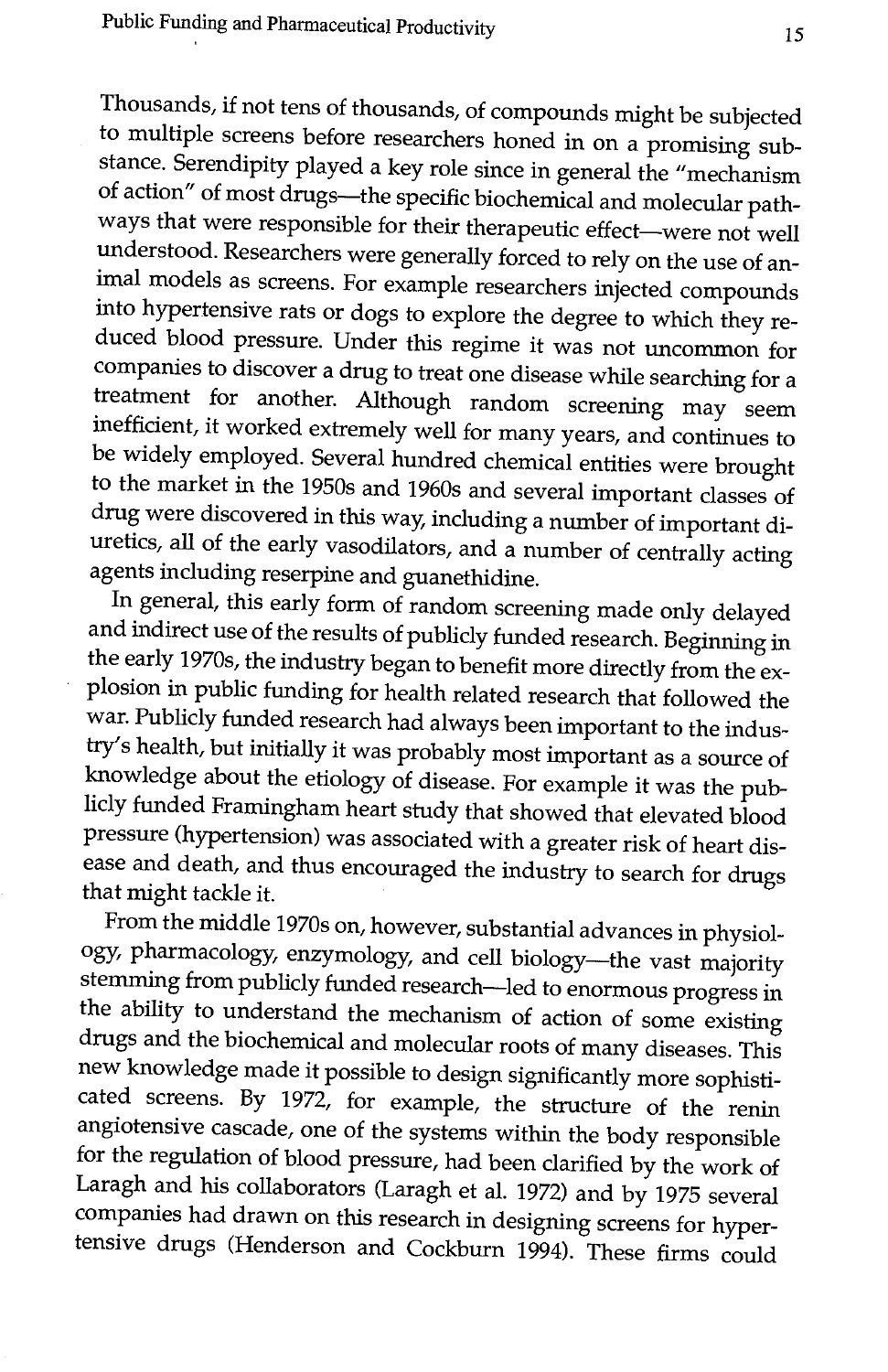replace ranks of hypertensive rats with precisely defined chemical reactions. In place of the request "find me something that will lower blood pressure in rats" pharmacologists could make the request "find me something that inhibits the action of the angiotensin 2 converting

enzyme." The more sensitive screens in turn made it possible to screen a wider range of compounds. Prior to the late 1970s, for example, it was difficult to screen the natural products of fermentation (a potent source of new antibiotics) in whole animal models. The compounds were available in such small quantities, or triggered such complex mixtures of reactions in living animals, that it was difficult to evaluate their effectiveness. The use of enzyme systems as screens made it much easier to screen these kinds of compounds. It also triggered a virtual cycle in that the availability of drugs whose mechanisms of action were well known made possible significant advances in the medical understanding of the natural history of a number of key diseases, which in turn opened up new targets and opportunities for drug therapy.

Both "random" and "guided" or "science driven" drug discovery continue to be important tools in the search for new drugs,<sup>4</sup> but the most important development in the pharmaceutical industry is the advent of the science and techniques of biotechnology—and in this field the role of publicly funded research is even more pronounced. Historically, most drugs have been derived from natural sources or synthesized through organic chemistry Although traditional production methods (including chemical synthesis and fermentation) enabled the development of a wide range of new chemical entities and many antibiotics, they were not suitable for the production of most proteins. Proteins, or molecules composed of long interlocking chains of amino acids, are simply too large and complex to synthesize feasibly through traditional synthetic chemical methods. Those proteins that were used as therapeutic agents-notably insulin-were extracted from natural sources or produced through traditional fermentation methods. However, since these processes (which were used to produce many antibiotics) could only utilize naturally occurring strains of bacteria, yeast, or fungi, they were not capable of producing the vast majority of proteins. Cohen and Boyer's (publicly funded) key contribution was the invention of a method for manipulating the genetics of a cell so that it could be induced to produce a specific protein. This invention made it possible for the first time to produce a wide range of proteins synthetically and thus opened up an entirely new domain of search for new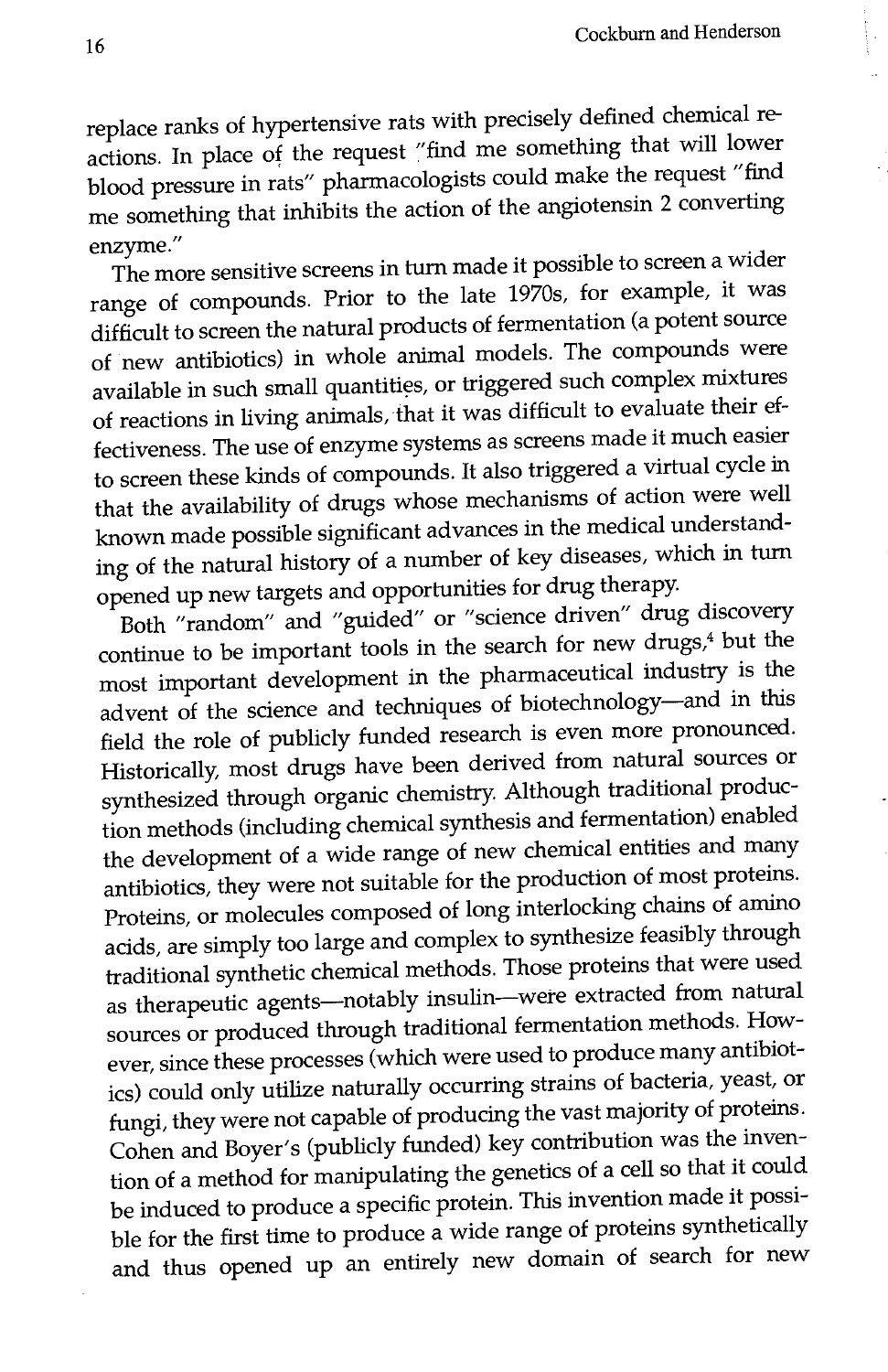drugs-the vast store of more than 500,000 proteins that the body uses to carry out a wide range of biological functions.

In principle these new techniques of genetic engineering thus opened up an enormous new arena for research. However the precise function of the majority of these proteins is still not well understood, and the first firms to exploit the new technology chose to focus on proteins such as insulin, human growth hormone, tPA, and Factor VIII for which scientists had a relatively clear understanding of the biological processes in which they were involved and of their probable<br>therapeutic effect. This knowledge greatly simplified both the process of research for the first biotechnology-based drugs and the process of gaining regulatory approval. It also made it much easier to market the drugs since their effects were well known and a preliminary patient population was already in place.

As firms and researchers gain experience with the new science, however, it has had increasingly dramatic impacts on the ways in which new drugs are discovered. For example the techniques of genetic engineering allow researchers to clone target receptors, so that firms can screen against a pure target rather than against, for example, a solution of pulverized rat brains that probably contain the receptor. They can also allow for the breeding of rats or mice that have been genetically altered to make them particularly sensitive to interference with a particular enzymatic pathway. Both of these techniques allow for the design of greatly improved "screens" against which compounds can be tested for therapeutic activity.

A second strategy has been to focus on a specific disease or condition and to attempt to find a protein that might have therapeutic effects. Here detailed knowledge of the biology of specific diseases is an essential foundation for an effective search. For example researchers working in cancer, AIDS, and autoimmune diseases have focused on trying to discover the proteins responsible for modulating the human immune system. A third strategy is to focus on genomics-the use of knowledge of the human genetic code to uncover new treatments for disease. This strategy is only at the most preliminary stage, but it promises to revolutionize the treatment of many diseases.

Taken together, these events have moved public research from an important but distant foundation for drug discovery to a critically important source of immediately useful knowledge and techniques that is actively engaged by the private sector. Table 1.3 and figures 1.3 and 1.4 graphically illustrate this transition. Table 1.3 summarizes detailed case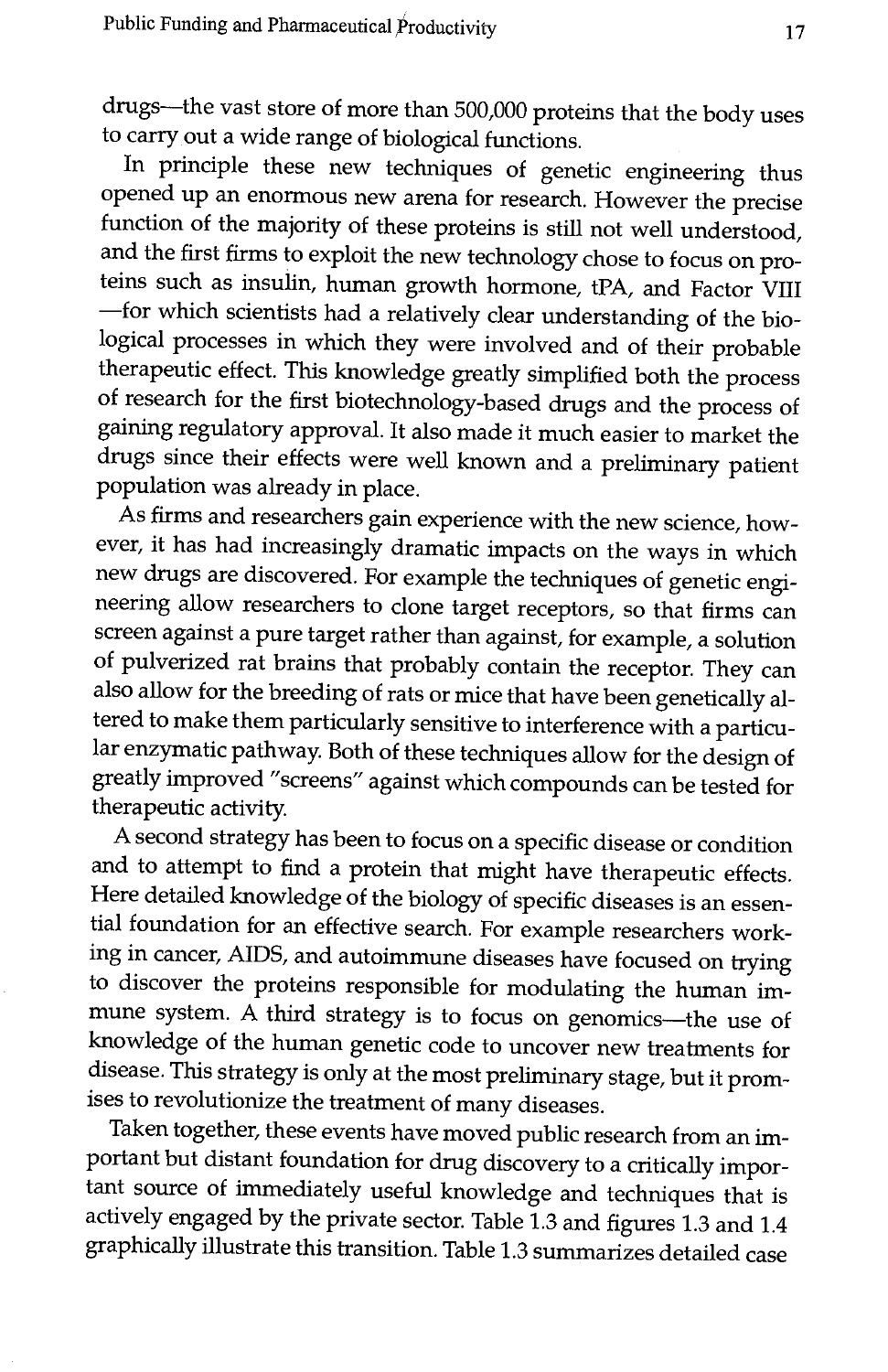18



Cockburn and Henderson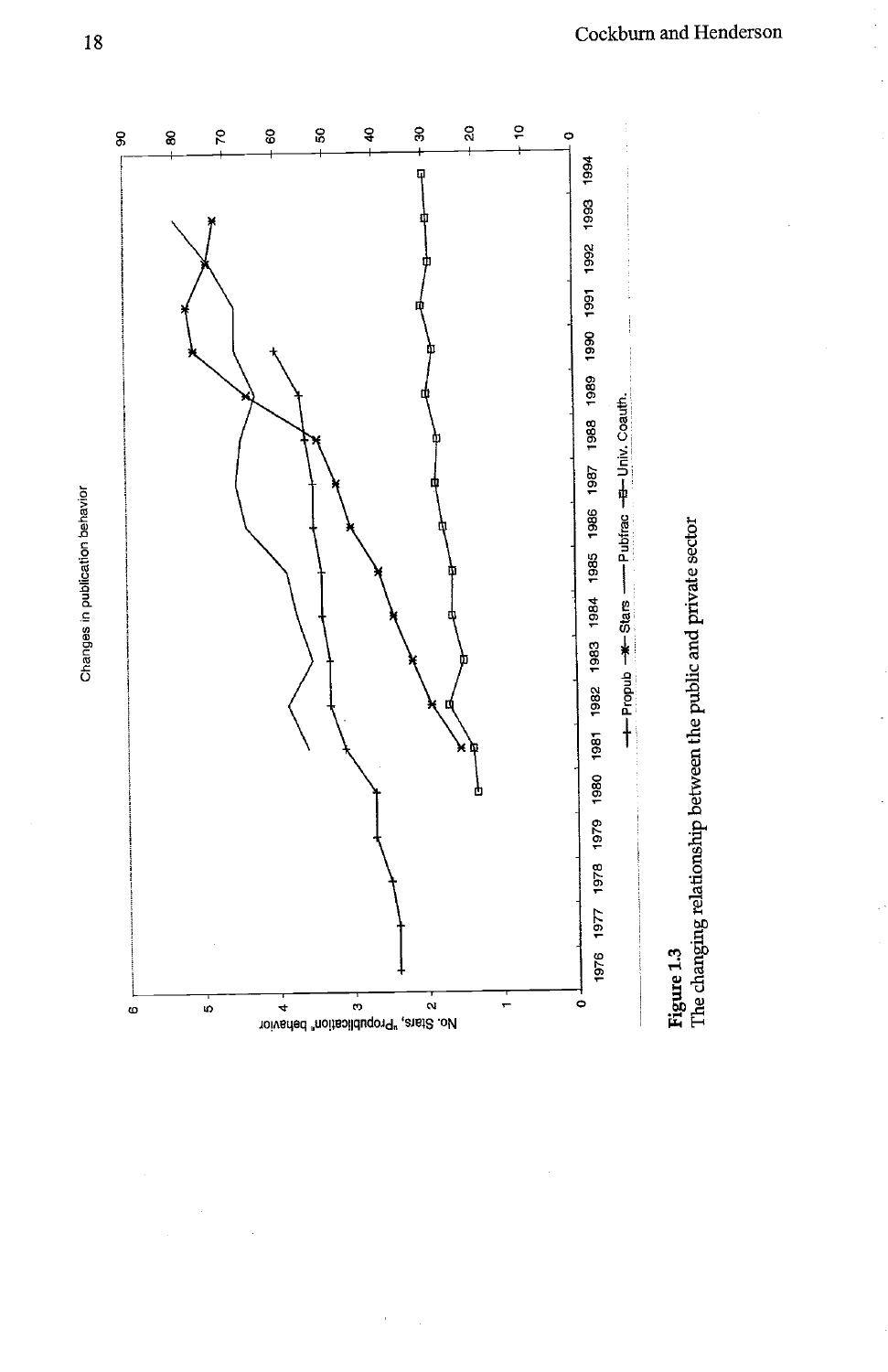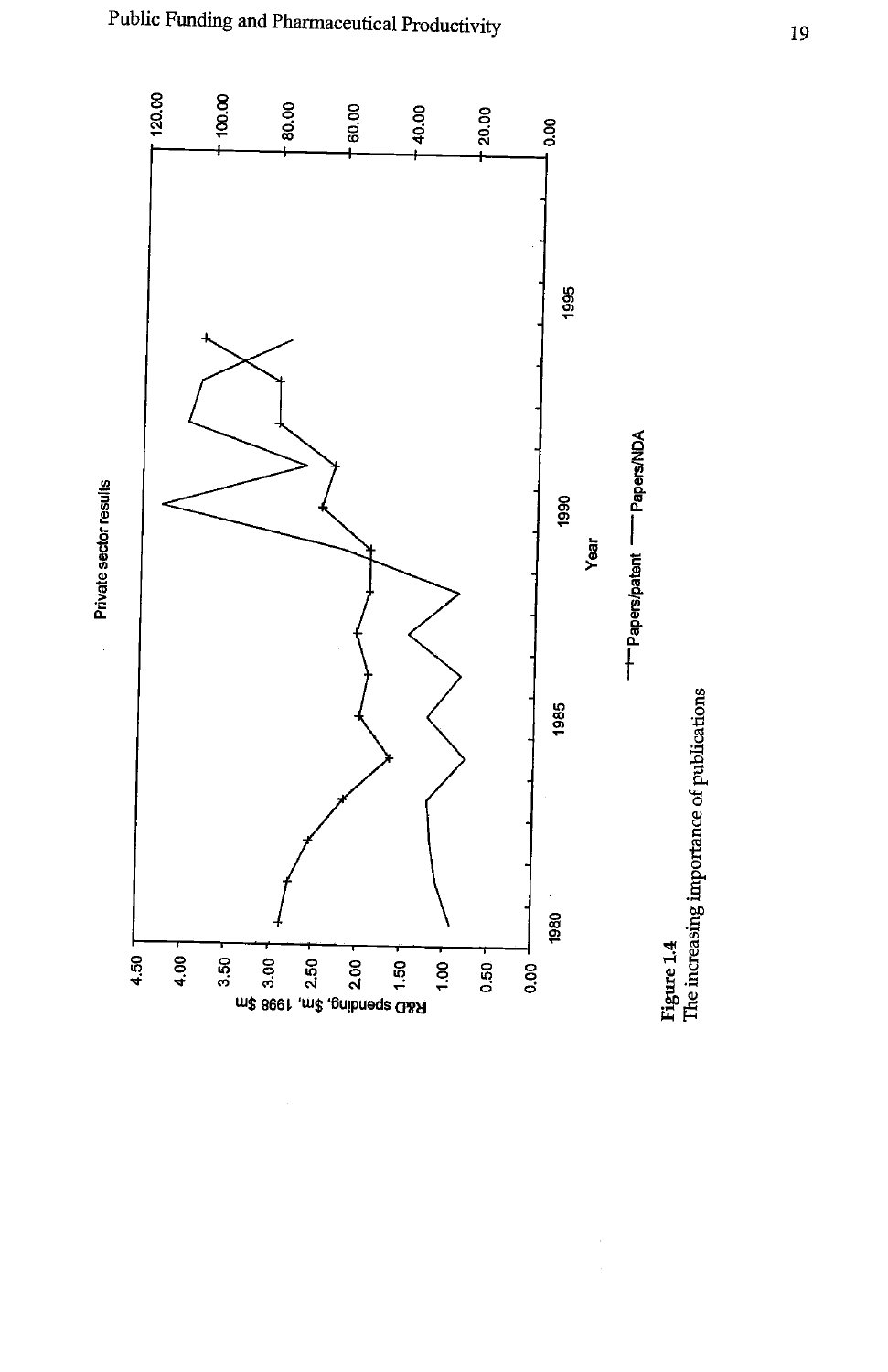| History of the development<br>Table 1.3      |               | of the 21 drugs with highest therapeutic impact introduced between 1965 and 1992                         |                                      |           |                                     |         |                                   |                                                          |
|----------------------------------------------|---------------|----------------------------------------------------------------------------------------------------------|--------------------------------------|-----------|-------------------------------------|---------|-----------------------------------|----------------------------------------------------------|
| Generic name                                 | Trade name    | Indication                                                                                               | Date of key<br>discovery<br>enabling | Public?   | synthesis of<br>compound<br>Date of | Public? | introduction<br>Date of<br>market | discovery to market<br>Lag from enabling<br>introduction |
|                                              |               | Old Fashioned or "random" drug discovery: screening of compounds in whole or partial animal screens      |                                      |           |                                     |         |                                   |                                                          |
|                                              |               |                                                                                                          | Á                                    |           | 1972                                |         | 1983                              |                                                          |
| Cyclosporine                                 | Sandimmune    | Immune suppression                                                                                       |                                      |           | 1982                                |         | 1985?                             | Ņ                                                        |
| Fluconazole                                  | Diflucan      | Anti-fungal                                                                                              | 1978                                 | $Z \succ$ | 1978                                |         | 1991                              | 2                                                        |
| Foscarnet                                    | Foscavir      | CMV Infection                                                                                            | 1924                                 |           | 1968                                |         | 1981                              | $\overline{19}$                                          |
| Gemfibrozil                                  | Lopid         | Hyperlipidemia                                                                                           | 1962                                 | ZZ        | 1977?                               | スストススス  | 1981                              | 16                                                       |
| Ketoconazole                                 | Nizoral       | Anti-fungal                                                                                              | 1965                                 |           | 1971                                |         | 1981                              | $\frac{2}{21}$                                           |
| Nifedipine                                   | Procardia     | Hypertension                                                                                             | 1969<br>1971                         | $Z \succ$ | $\tilde{\mathbf{z}}$                |         | 1992                              |                                                          |
| Tamoxifen                                    | Nolvadex      | Ovarian cancer                                                                                           |                                      |           |                                     |         |                                   |                                                          |
|                                              |               | "Mechanism driven" research: screening of compounds against a very specific known or suspected mechanism |                                      |           |                                     |         |                                   |                                                          |
|                                              |               | ĚЕ                                                                                                       | Contentious                          | ≻         | 1963                                |         | 1987                              |                                                          |
| <b>AZT</b>                                   | Retrovir      |                                                                                                          | 1965                                 |           | 1977                                |         | 1981                              |                                                          |
| Catopril                                     | Capoten       | Hypertension                                                                                             | 1948                                 |           | 1975                                | zzzzz   | 1977                              | $^{29}$                                                  |
| Cimetidine                                   | Tagamet       | Peptic Ulcer                                                                                             |                                      |           | 1986                                |         | 1992                              | $^{18}$                                                  |
| Finasteride                                  | Proscar       | <b>BPH</b>                                                                                               | 1974                                 |           | 1970                                |         | 1987                              | $30\,$                                                   |
| Fluoxetine                                   | Prozac        | Depression                                                                                               | 1957                                 |           |                                     |         | 1987                              | 28                                                       |
|                                              | Mevaco        | Hyperlipedimia                                                                                           | 1959                                 | ≻         | 1980                                |         | 1989                              | $\mathbf{H}$                                             |
| Lovastatin                                   | Prilosec      | Peptic Ulcers                                                                                            | 1978                                 | Z         | 1982                                |         |                                   |                                                          |
| Omeprazole                                   |               |                                                                                                          | 1957                                 | ≻         | 1983                                | z       | 1991                              | 34                                                       |
| Ondansetron                                  | <b>Zofran</b> | Nausea                                                                                                   | 1948                                 | ≻         | 1964                                |         | 1967                              | $\overline{1}$                                           |
| Propranolol                                  | Inderol       | Hypertension                                                                                             | 1957                                 |           | 1988                                | ZZ      | 1992                              | 35                                                       |
| Sumatriptan                                  | Imitrex       | Migraine                                                                                                 |                                      |           |                                     |         |                                   |                                                          |
| Drugs discovered through fundamental science |               |                                                                                                          |                                      |           |                                     |         | 1982                              |                                                          |
| Acyclovir                                    | Zovirax       | Herpes                                                                                                   |                                      |           |                                     | ≻       | 1978                              | $\mathfrak{a}$                                           |
| Cisplatin                                    | Platinol      | Cancer                                                                                                   | 1965                                 | ≻         | 1967                                |         | 1989                              | 39                                                       |
|                                              |               | Anemia                                                                                                   | 1950                                 | ≻         | 1985                                | ZZ      |                                   |                                                          |
| Erythropoietin                               | Epogen        | Cancer, others                                                                                           | 1950                                 | ≻         | Various                             |         | Various                           |                                                          |
| Interferon beta                              | Betaseron     |                                                                                                          |                                      |           |                                     |         |                                   |                                                          |
| Authors' compilations.                       |               |                                                                                                          |                                      |           |                                     |         |                                   |                                                          |
|                                              |               |                                                                                                          |                                      |           |                                     |         |                                   |                                                          |
|                                              |               |                                                                                                          |                                      |           |                                     |         |                                   |                                                          |
|                                              |               |                                                                                                          |                                      |           |                                     |         |                                   |                                                          |
|                                              |               |                                                                                                          |                                      |           |                                     |         |                                   |                                                          |

à.

 $20\,$ 

ţ.

l.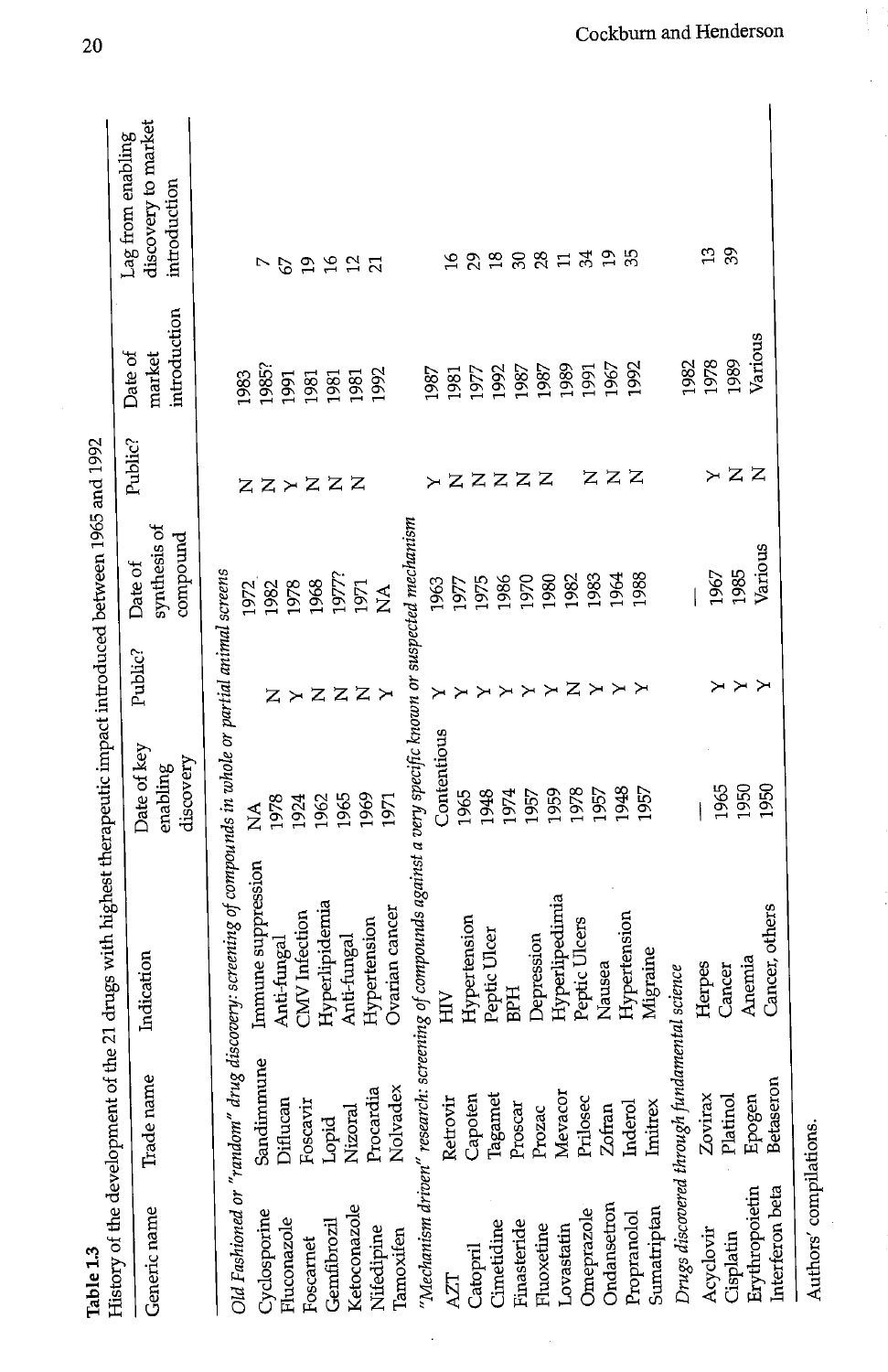histories of the discovery and development of 21 drugs identified by two leading industry experts as "having had the most impact upon therapeutic practice" between 1965 and 1992. The table confirms the important role that the public sector plays in providing fundamental insights in basic knowledge as a basis for drug discovery.<sup>5</sup> Only five of these drugs, or 24%, were developed with essentially no input from the public sector. (This contrasts with Maxwell and Eckhardt's finding (Maxwell and Eckhardt 1990) that  $38\%$  of their sample of older drugs were develop by which they were discovered: those discovered by random screening, those discovered by mechanism-based screening, and those discovered through fundamental scientific advances. Broadly speaking, the degree of reliance on marketed products may be shortening as the public and private sectors<br>draw closer together, but it is difficult to draw strong conclusions from<br>this small sample.<br>One way to capture interaction between the public sector an

try is via the paper trail of publications by pharmaceutical company re-<br>searchers in the open literature. Publication is a key indicator of<br>participation in the wider scientific community, and in our studies of<br>the manage Figure 1.3 shows four key measures of this dimension of the relationship between the public and private sector in the industry, and tracks their evolution over time. "Propub" is a measure of the degree to which the firm relies on its scientists' standing in relationship to public science as a key criteria in promotion decisions (Henderson and Cockburn 1994).<sup>6</sup> "Stars" is the average number of scientists at each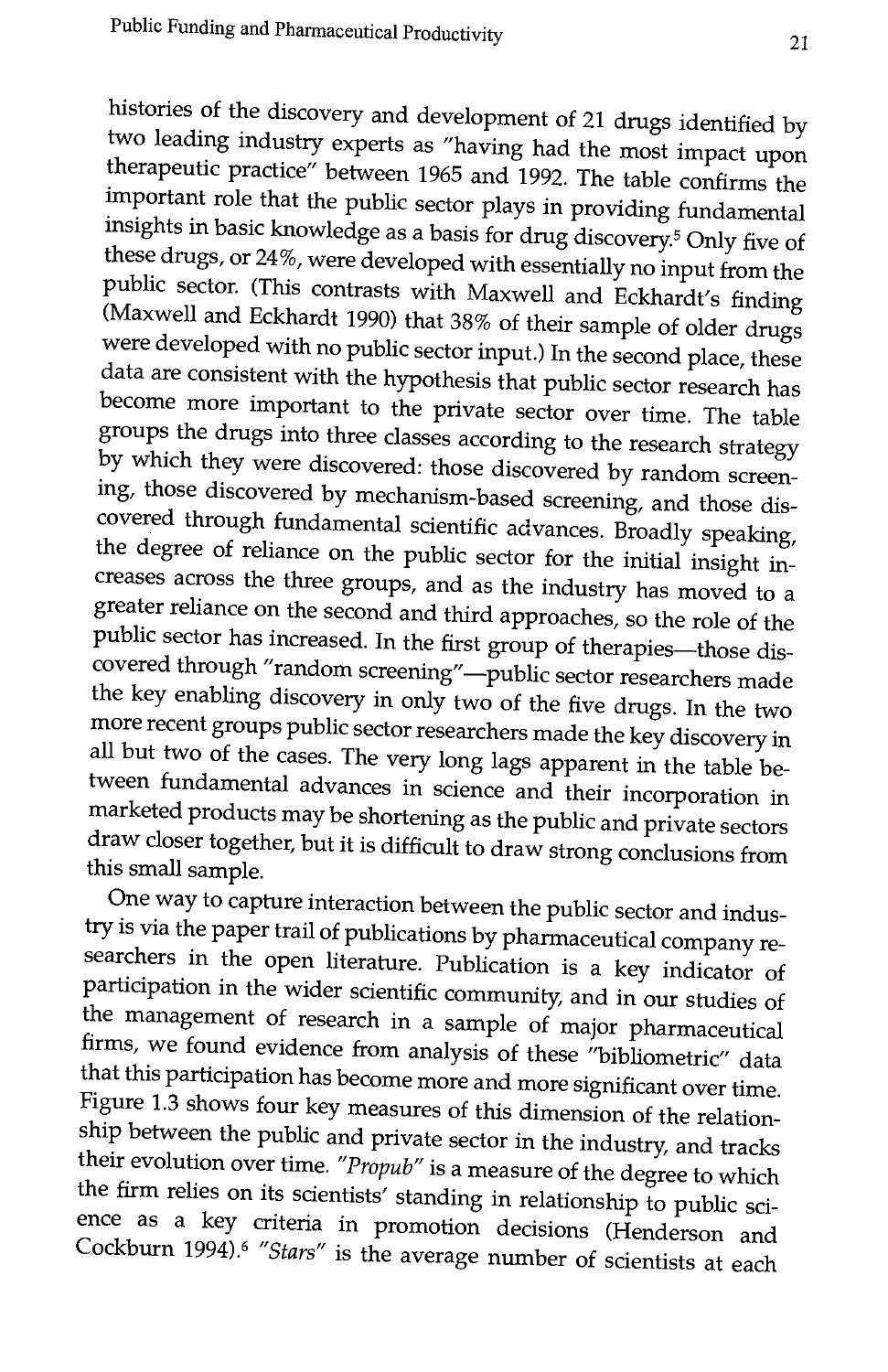firm who publish more than 25 papers within any given three year period. "Pubfrac" is the percentage of all those scientists whose names appear on a patent in any given year whose name also appears on scientific publication.7 "Univ-coauth" is the average percentage of the firm's papers that are coauthored with university authors.8 All of these measures increase significantly over the period, illustrating graphically the private sector's increasing engagement with the world of publicly available (and largely publicly funded) research. Figure 1.4 illustrates one result of this dynamic: the number of papers per patent and papers per NDA (New Drug Application) has also steadily increased over the period.

## V. What, then, can we say?

The estimation of the effect of publicly funded research on the productivity of the pharmaceutical industry thus presents formidable challenges. It is very difficult to accurately measure either inputs or outputs: there are very long and highly variable lags in the relationship between inputs and outputs, and furthermore the nature of this relationship has likely changed dramatically over time.

Research in this area has thus proceeded along three lines. The first is the broad brush comparison of the United States with the rest of the world. The second, perhaps not surprisingly is the detailed case study. The third is econometric or statistical. All three suffer from limitations, but taken together they suggest that publicly funded research has a very significant impact on the generation of new drugs.

## Regional Comparisons

One of the intriguing aspects of the revolution in molecular biology is that despite the fact that it is global in nature, and despite the fact that scientific advances are normally thought of as creating a "free good," or as being instantaneously available worldwide, it has resulted in quite different changes in industry structure in different parts of the world. In the U.S., it has spawned both the emergence of radically new actors--the new specialized biotechnology firms--and the gradual creation of biotechnology programs within established firms. In Europe, responses have differed dramatically from country to country. Despite a strong research tradition in molecular biology, in general Europe has not witnessed the creation of a specialized biotechnology sector. Several of the leading Swiss and British "Big Pharma" incumbent firms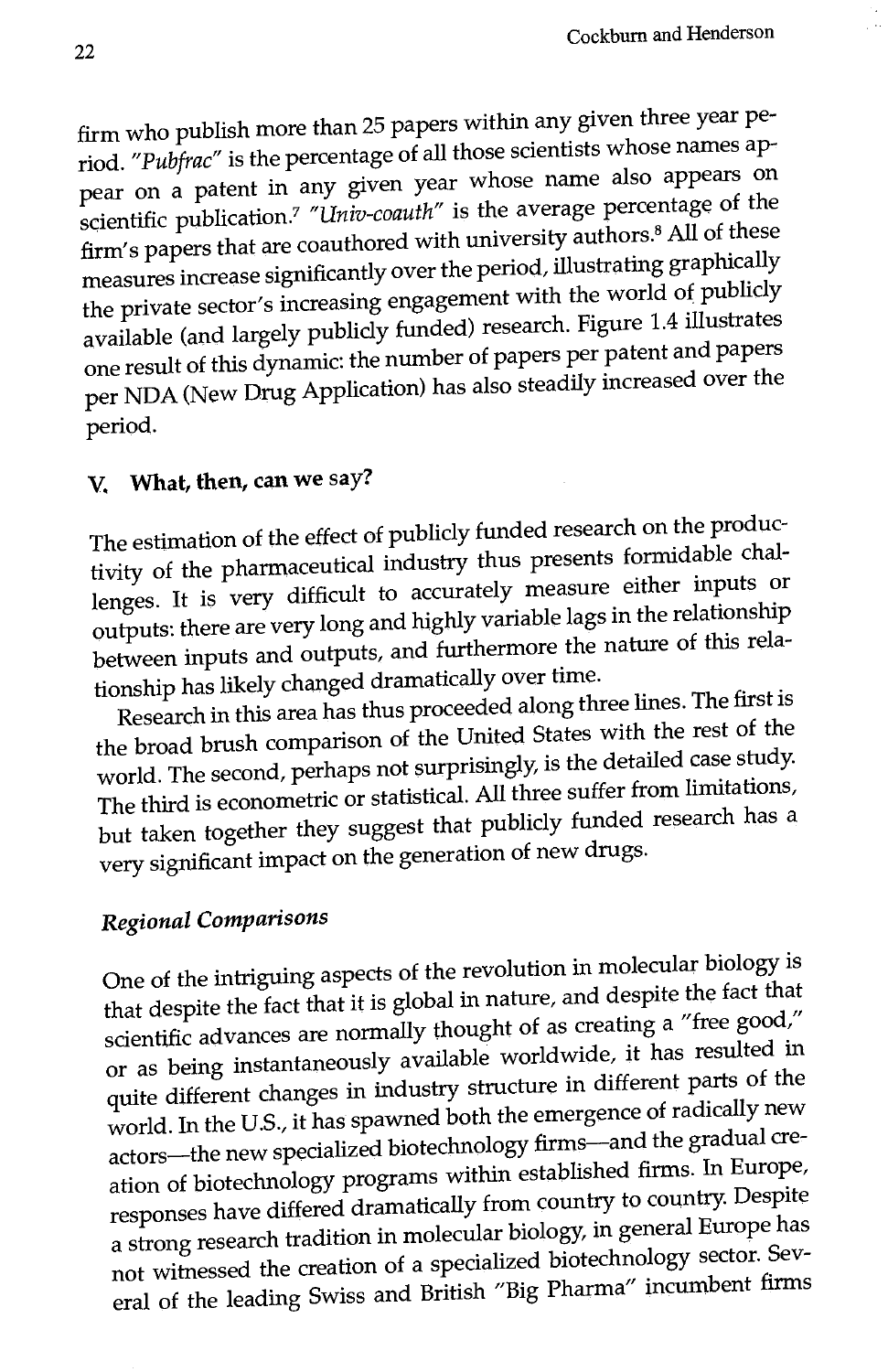have attempted to build strong biotechnology capabilities through a<br>combination of internal development and an aggressive program of ex-<br>ternal acquisition, but the French, German, and Italian firms have been<br>much slower t

funded biotechnology startup was initially an American one is an old<br>and much discussed question. One of the reasons that it cannot be an-<br>swered definitively is that the answer is to a large degree over deter-<br>mined. In t

On the one hand, the majority of the American biotechnology<br>startups were rightly linked to university departments, and the very<br>startups were dightly linked to university departments, and the very<br>strong state of America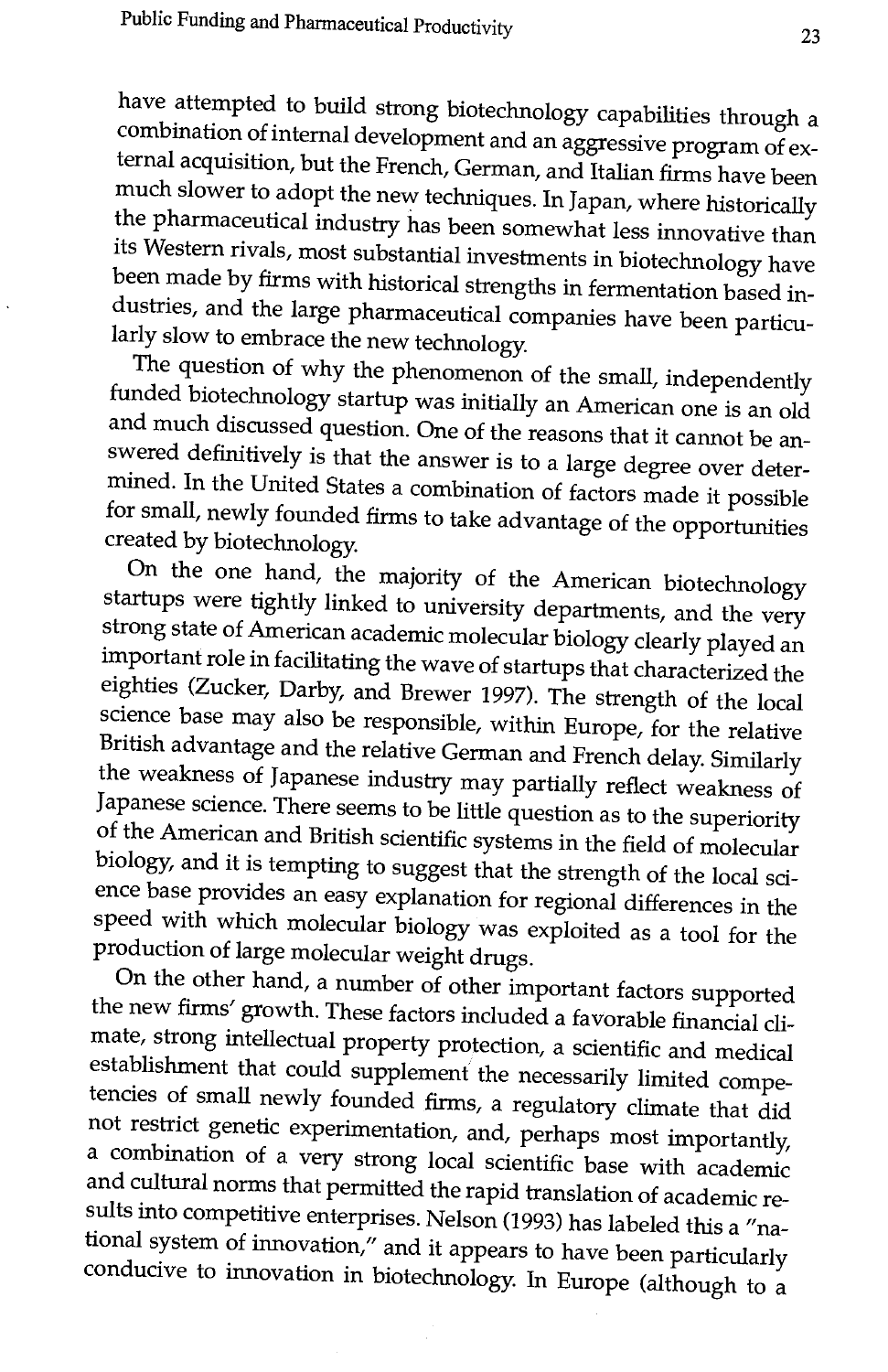lesser extent in the U.K.) and in Japan many of these factors were not in place. For example, for many years the patentability of various aspects of biotechnology was uncertain in Europe, and until recently there was a relatively small local venture capital industry In general, it was left to larger firms to exploit the new technology in these countries.

Case Study Research There have also been a significant number of careful case studies of this issue, most focused on the development of detailed histories of the discovery of new drugs. See for example Borel, Kis, and Beveridge 1995, Comroe and Dripps 1976, Penan 1996, Raiten and Berman 1993, Richardson et al. 1990, and Rittmaster 1994. By tracing the involvement of particular individuals or laboratories in the discovery of a particular drug it is possible, at least in principle, to identify and evaluate the relative importance of privately funded versus publicly funded research. Of course, the exercise can be very difficult in practice, and is unlikely to produce unambiguous conclusions.

Consider the case of AZT, the first drug to approved by the FDA for use in treatment of HIV infection. AZT was first synthesized in the early 1960s by a public sector researcher looking for activity against cancer. It then languished for many years in the library of compounds maintained by antiviral researchers at Burroughs Welicome. Its value in prolonging the life of some AIDS patients only became apparent when BW sent it, along with a dozen other candidate compounds, for testing against a screen developed at NIH. BW then took the lead in conducting clinical trials and obtaining FDA approval. "Who discovered what and when" was an integral part of the intense controversy surrounding this case, with the U.S. Supreme Court eventually ruling against claims that NIH scientists should have been listed as inventors on BW's patents on the use of AZT in treatment of AIDS.

Legal claims aside, debates about priority in discovery are an integral part of science, and different observers may place more or less weight on different contributions. In many instances, it is simply impossible to definitively assign credit for the invention of a drug to a specific individual or institution. Furthermore, many of these case histories overlook the subtler influences of the public sector in providing "infrastructure," graduate training, and so forth. But between them these studies—and others like them—make a compelling quantitative case for the importance of publicly funded research. All of them suggest that publicly funded research made critical contributions to the discovery of an important therapeutic advance.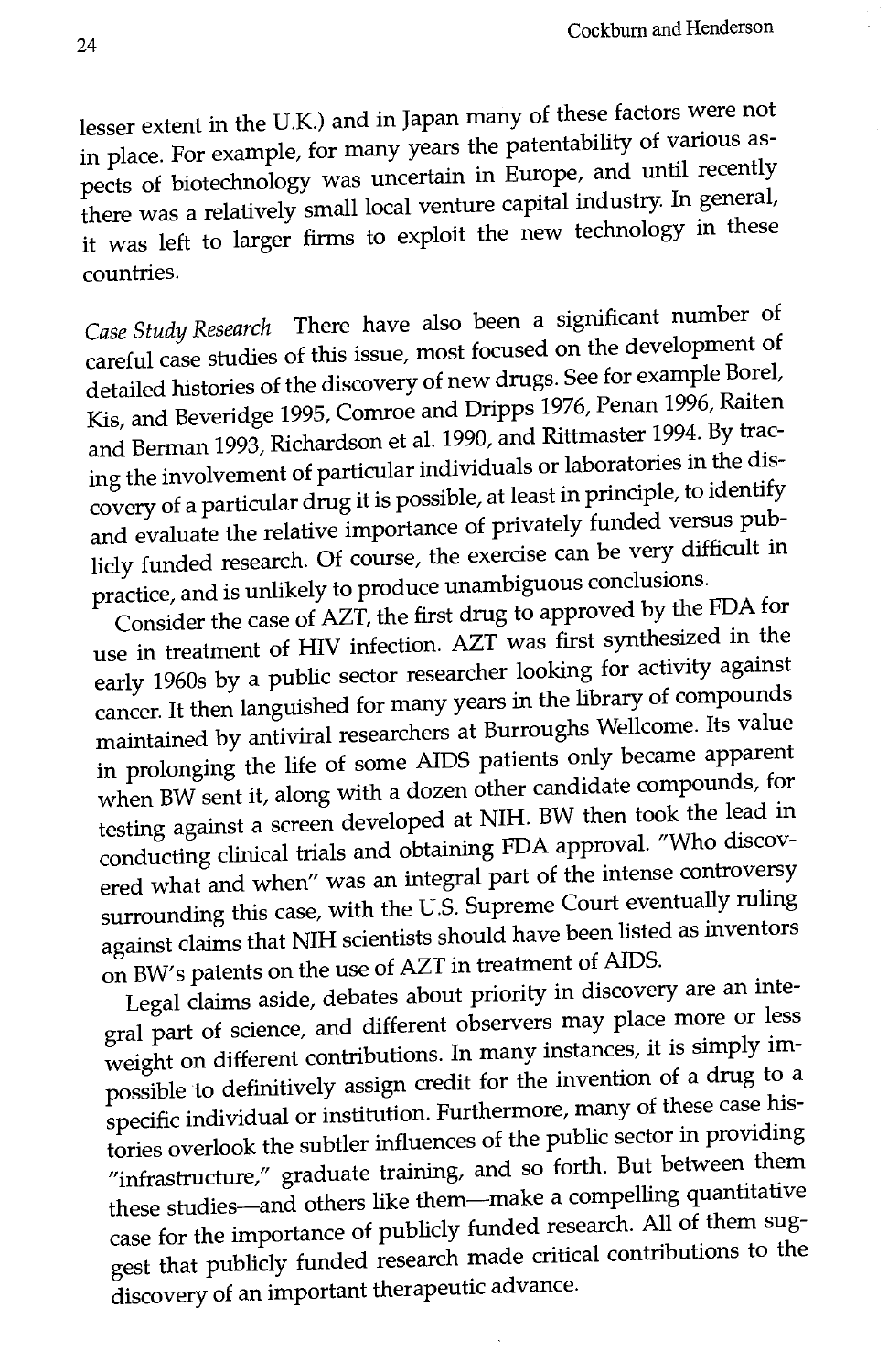Econometric or Statistical Studies Econometric studies of the impact of publicly funded research on private sector productivity supplement the particularity of case studies with more general results, but are subject to all of the problems that we outlined above. Figures 1.5 and 1.6 hint at some of the issues that must be dealt with in interpreting the raw quantitative data. Both figures show that several key measures of the output of the industry--papers, patents, and NDAs, or New Drug Approvals—have been increasing over time.<sup>9</sup> But all three measures involve considerable error,<sup>10</sup> all three measures trend up quite smoothly over time, and all three are only loosely related to social impact. Presumably we care about patient health, not papers, patents, or NDAs *per se*, and while there is almost certainly *some* link between the two, at any general level it is impossible to be precise about what it might trends up over time it is very difficult to separately identify their effects.

Despite these difficulties, a number of researchers have attempted to measure the effects of public sector research directly. Zucker, Darby, and Brewer (1997) show that biotechnology startups tend to co-locate<br>with public sector researchers, an intriguing and suggestive result.<br>Zucker, Darby, and Armstrong (1998) show further that collaborations<br>between these n academic stars and the firm's scientists imply about five more products<br>in development, 3.5 more products on the market, and 860 more employees. These results are consistent with the hypothesis that univer-<br>sity research has a powerful effect on the private sector, though they should be interpreted carefully-the authors were not able to fully control for the level of R&D spending by the firms or the quality of their other scientists.

Two studies have explored another indirect measure of public sector impact: the relationship between a firm's ability to take advantage of knowledge generated in the public sector and its own productivity. ceutical firms that published more scientific papers were relatively<br>more productive than their rivals. In a similar vein, in Cockburn and<br>Henderson (1998) we explored the relationship between a firm's<br>research productivit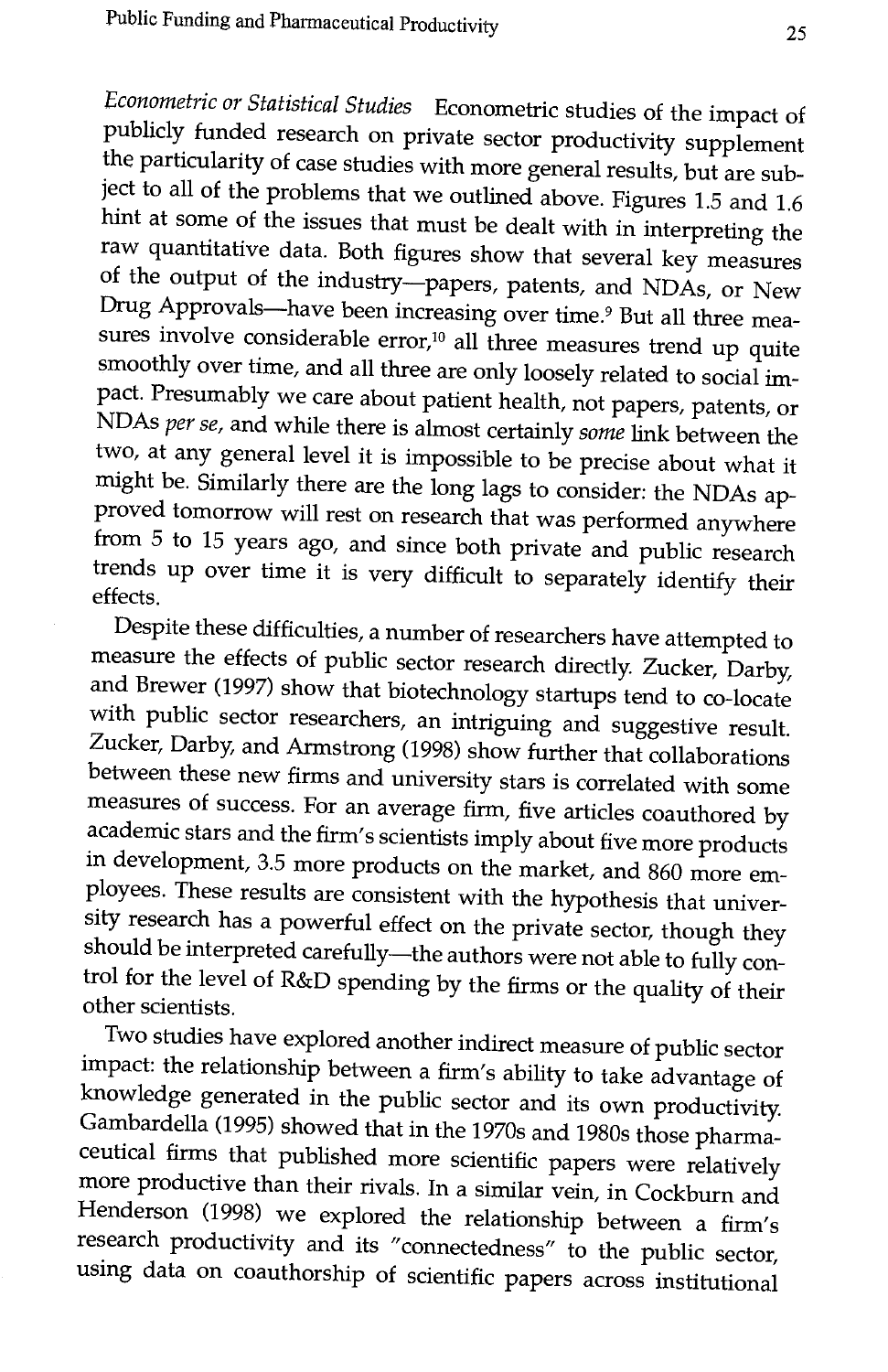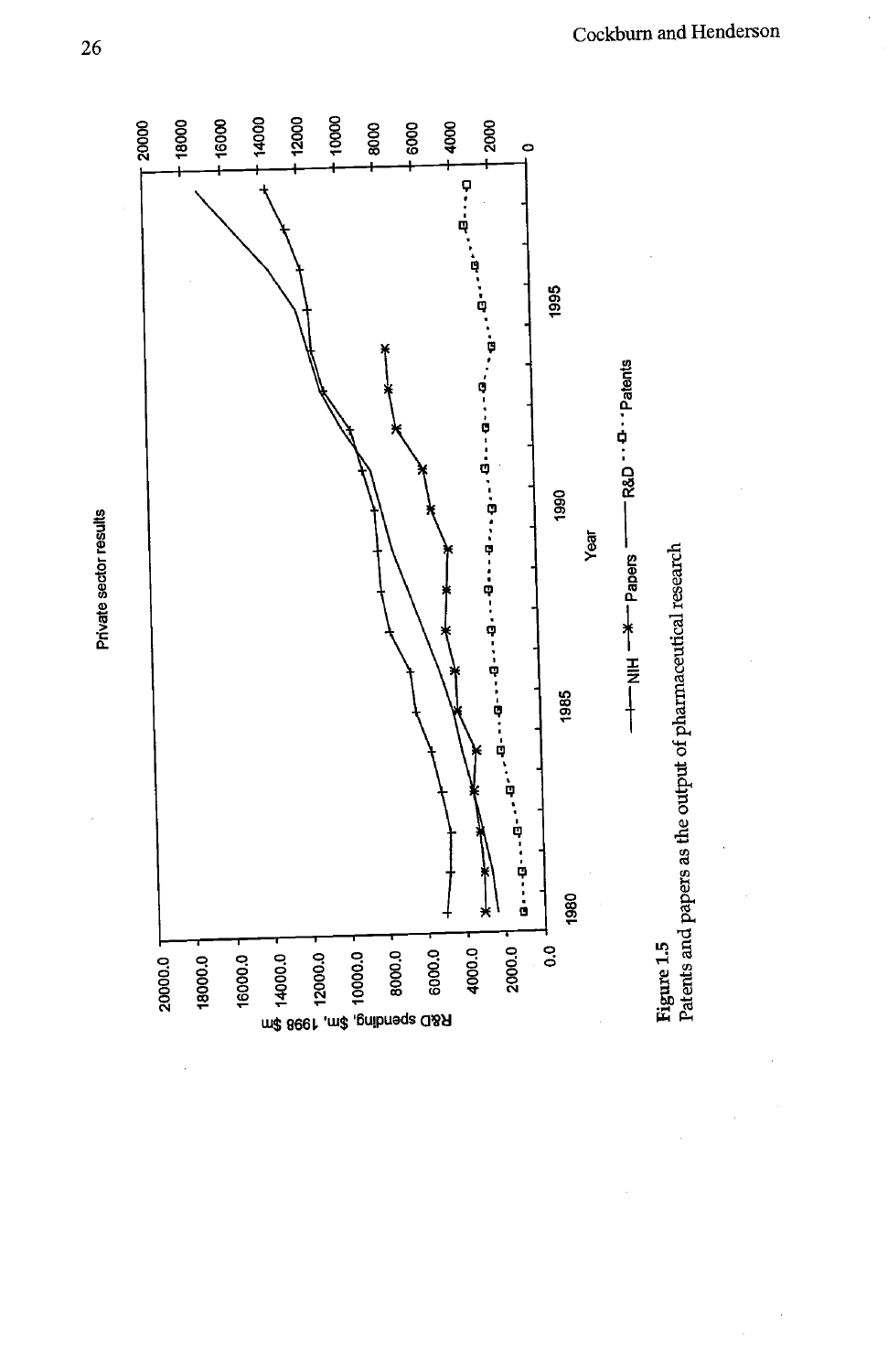

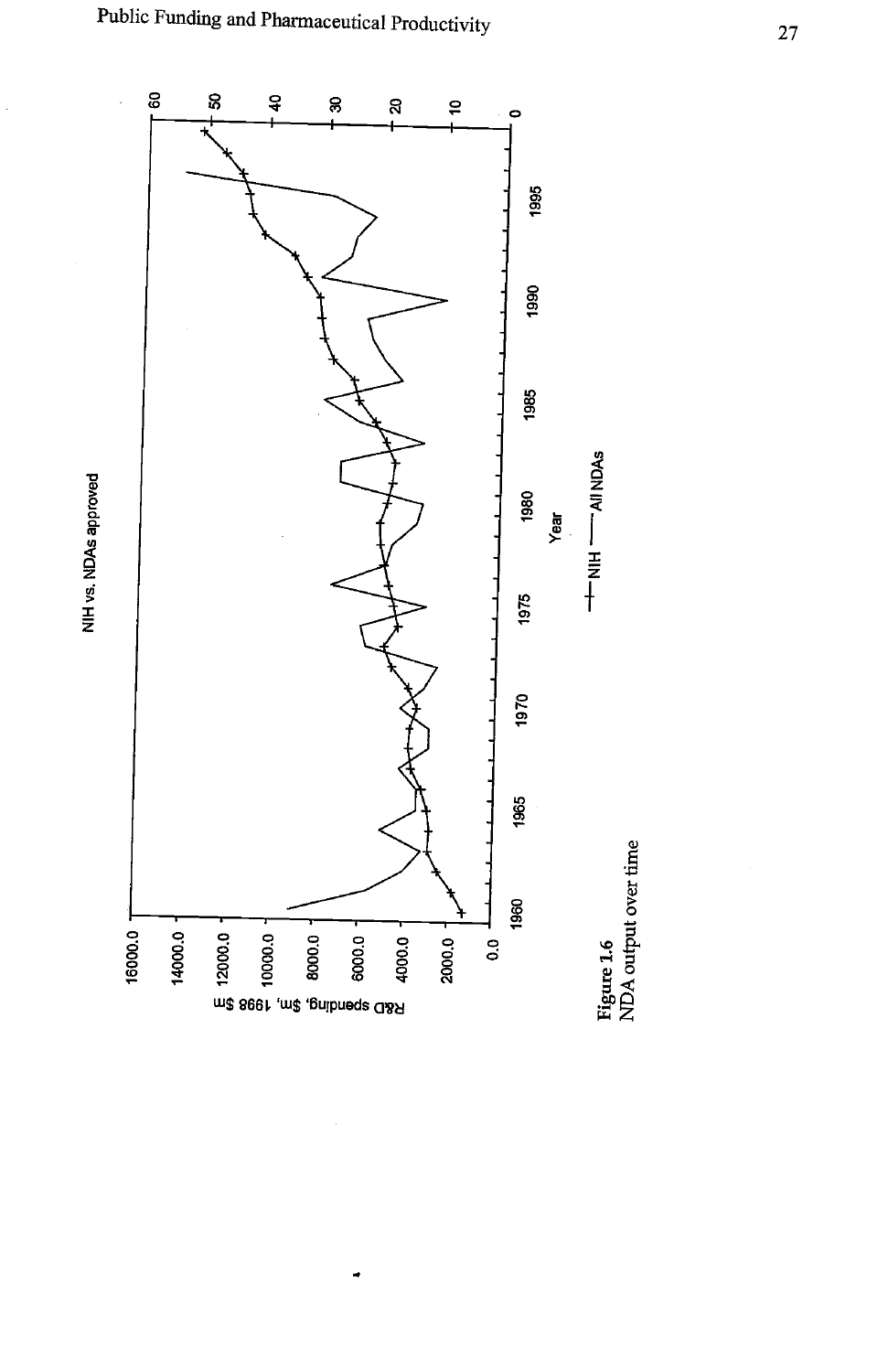boundaries. "Connectedness" in this sense is closely related to a number of other factors that also increase the productivity of privately funded pharmaceutical research, including the number of star scientists employed by the firm and the degree to which the firm uses standing in the public rank hierarchy as a criterion for promotion. Linking these data with measures of research productivity we found that "connectedness" and research performance are correlated across firms and over time. While any estimate of this type must be treated with great caution, our results also suggested that differences in the effectiveness with which a firm was accessing the upstream pooi of knowledge corresponded to differences in the research productivity of firms in our sample of as much as 30%.

One interpretation of this result is that it represents a lower bound estimate of the impact of public sector research, since by definition it excludes the impact of any publicly generated knowledge that can be costlessly accessed across the industry. However the fact that "connectedness" is likely to be correlated with other hard-to-observe organizational practices that improve research productivity, as well as other important sources of unobserved heterogeneity across firms (such as the quality of human capital) made us hesitate to assign the result too much weight. Rather we suggested that our results were consistent with the hypothesis that the ability to take advantage of knowledge generated in the public sector requires investment in a complex set of activities that taken together change the nature of private sector research. They thus raise the possibility that the ways in which public research is conducted may be as important as the level of public funding. To the extent that efforts to realize a direct return on public investments in research lead to a weakening of the culture and incentives of "open science," our results are consistent with the hypothesis that the productivity of the whole system of biomedical research may suffer.

In a study at a more aggregate level, Ward and Dranove (1995) showed that a 1% increase in research funding by the National Institutes of Health leads to an estimated 0.6-0.7% increase in spending by members of the Pharmaceutical Manufacturers of America (PMA), after a lag of 6 to 10 years. This result is also consistent with the hypothesis that the private return to publicly funded research is quite high, since if increases in public sector research fuel private sector increases, then presumably the presence of public sector research is raising the marginal productivity of private sector work.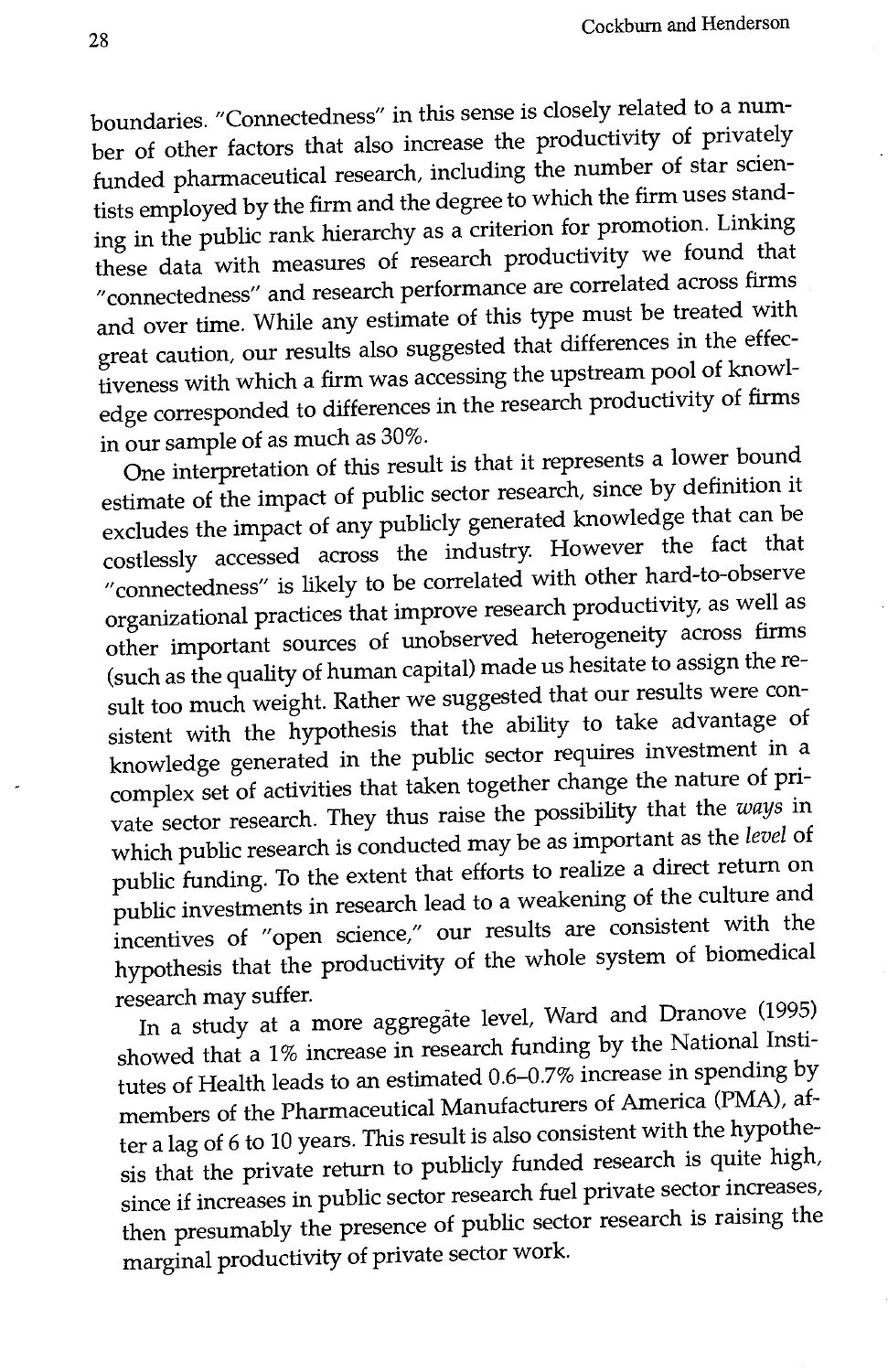The most recent paper in this stream of research is by Andrew Toole (1999). Toole uses data at the level of the therapeutic class to obtain estimates of the rate of return to publicly funded research. His (unpublished) es

Conclusions We have suggested that there are a number of factors that make it difficult to estimate precisely the impact of publicly funded research. Such estimation is always difficult, but in the case of the pharmaceutic

Nevertheless, a considerable body of both qualitative and quantitative evidence indicates that the public sector has had a profoundly positive impact on the industry, and that this appears to have increased significantly o research has made possible fundamental advances in the ways in which new drugs are discovered and has opened up doors that may revolutionize the treatment of disease. The quantitative evidence suggests that the rate of return to public sector research as measured by its effect on the private sector, may be as high as 30%.<br>There are a number of reasons for believing that this figure is in fact a

quite conservative estimate of the overall social return to publicly<br>funded research in this sector of the economy. First, it is highly unlikely<br>that private sector firms capture all of the benefits to public sector re-<br>se research will therefore, if anything, be lower bounds to the real value.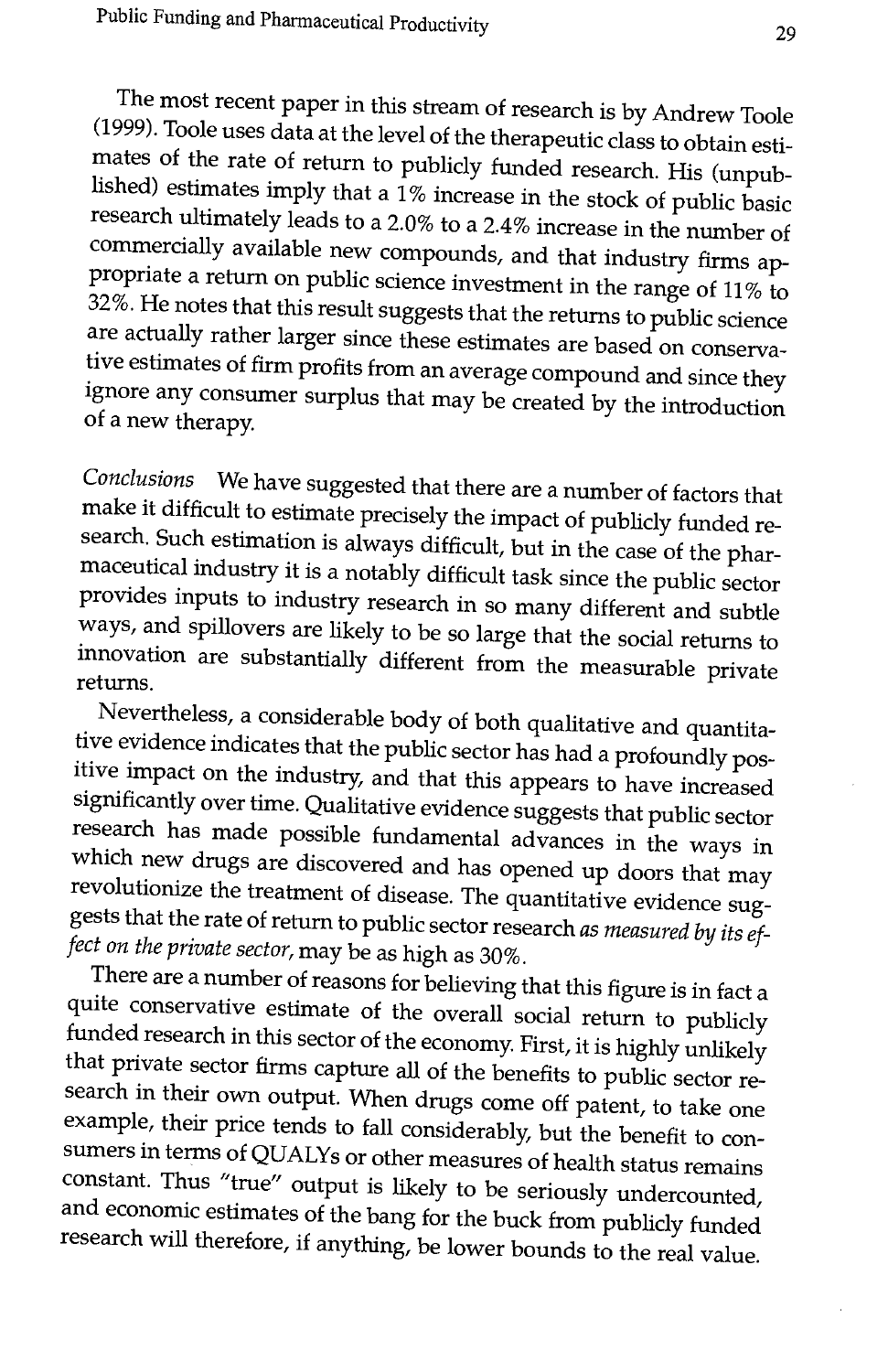Second, the lag between when basic scientific advances are made and when their impact becomes visible in marketed products is particularly long in this industry. Despite intense commercial competition and the dedicated effort of many thousands of individuals, it can take 10 years or more for promising discoveries to be turned into approved drugs. Today's improvements in treatment of many diseases reflect public research expenditures made in the 1960s and 1970s. The bulk of the impact of the investments made in the 1980s and 1990s has probably not yet been felt. Arguably, we have yet to benefit from the most important contribution of modern publicly funded science: the breakthrough in our understanding of genetics and molecular biology that is summarized under the name "the biotechnology revolution." There are hundreds of new compounds in development that draw upon this knowledge, and surely thousands more yet to be discovered. Econometric studies conducted 10 or 20 years from now are likely to find even higher rates of return to publicly funded research.

Over the past 50 years, the pharmaceutical industry and the publicly funded biomedical research establishment have grown hand in hand in their size and economic significance. Ever larger investments in research on both sides have resulted in new drugs and vaccines that are responsible for very significant improvements in health and wellbeing. This remarkable innovative performance is unlikely to have been realized without substantial public support of basic research, along with the development of close linkages between private sector and public sector institutions.

The relationships between the NIH, government labs, universities, and the private sector continue to evolve, and areas of conflict have inevitably arisen. In genome research, for example, private firms have been seeking proprietary rights over some of the results of decades of publicly funded work on DNA sequencing. Equally, universities have become increasingly aggressive and effective in realizing licensing revenue from their discoveries. These changes are altering the delicate balance between nonprofit and for-profit institutions which appears to have been so effective in the past at generating scientific advances and bringing them to market, and are surely a cause for some

concern. Nonetheless, absent any evidence of exhaustion of scientific opportunities, there is a compelling case for continued substantial public support of the biomedical sciences. As today's taxpayers reach retire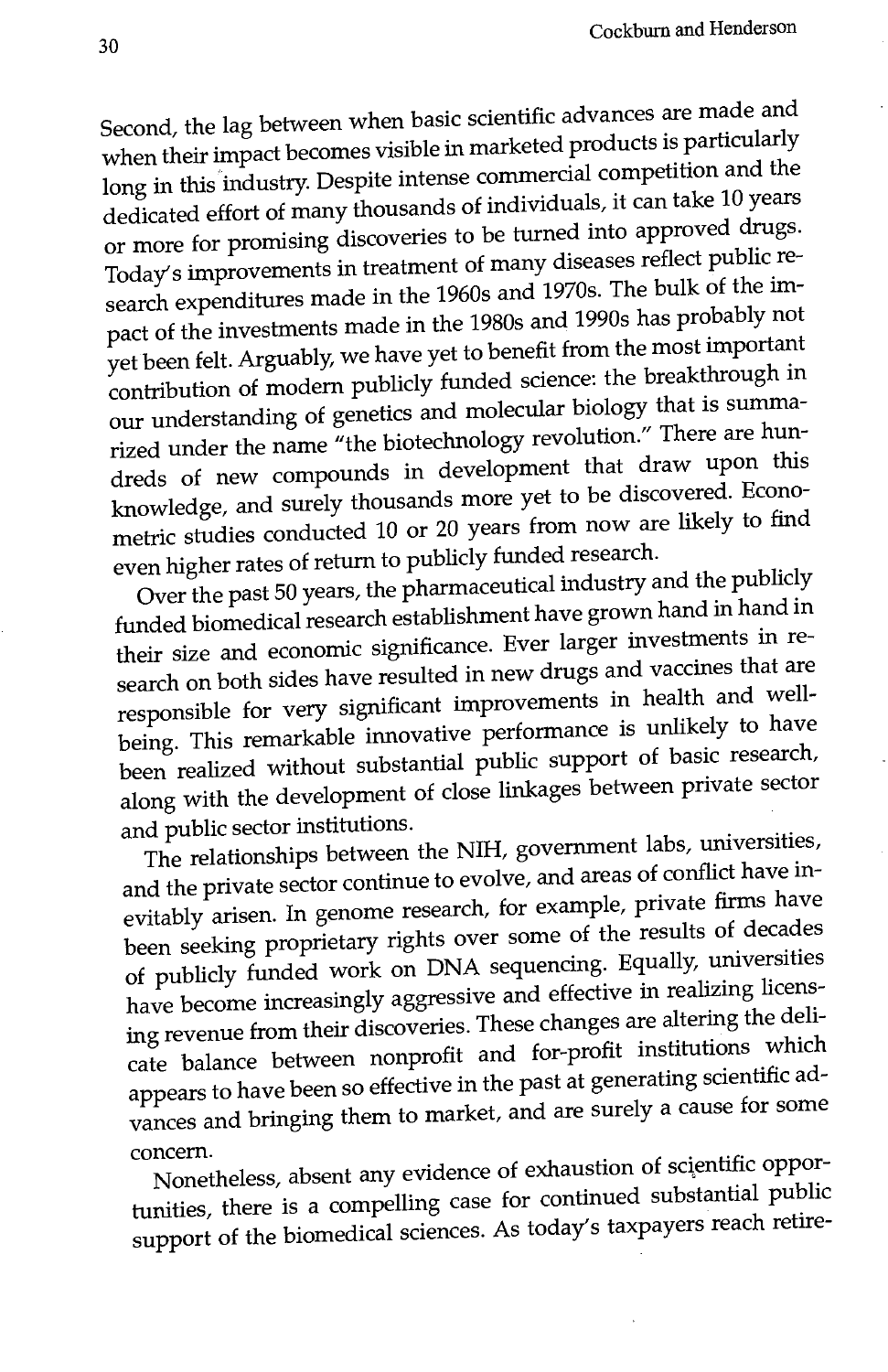ment age they will enjoy a generous return from these investments, but if the experience of the past five decades is any guide it will be their children and their children's children who will benefit the most.

### **Notes**

This paper was prepared for the NBER Conference on Science and Public Policy, Washington, D.C., April 2000. This study was funded by POPI, the Program for the Study of the Pharmaceutical Industry at MIT and by the MIT Cent

1. The preferred embodiment of this idea expresses productivity in terms of a production function which models output as a function of inputs. These functions can be quite elaborate, allowing for returns to scale, substit

lems inherent in these types of studies. To give a taste of these, consider the statistical problems inherent in trying to econometrically estimate production functions in which measures of publicly funded knowledge capit

3. Most major pharmaceuticals are multinational, performing R&D in more than one country. These figures do not include an additional 10–20% of overseas R&D spending by U.S.-headquartered firms, or expenditures in the U.S.

Indeed the development of "combinatorial chemistry" coupled with the techniques of "high throughput screening" have given a new lease of life to random drug discovery.

drug. The choice of any particular event as the key enabling discovery is bound to be contentious, since in pharmaceuticals, as in many fields, discovery usually rests on a complex chain of interrelated events. In the case drugs, we give the date of the first clear description of the mechanism. Dates for the third class are only broadly indicative, and all should be used carefully.

6. "Propub" was constructed using detailed qualitative data at 10 major pharmaceutical firms. For details, see Henderson and Cockburn 1994.

"Stars" and "Pubfrac" were constructed using publicly available data from 19 large pharmaceutical firms. For details, see Cockburn, Henderson, and Stern 2000.

This variable is constructed for the same sample of 10 major firms for which "Propub" was constructed, using publicly available data. See Cockburn and Henderson 1998.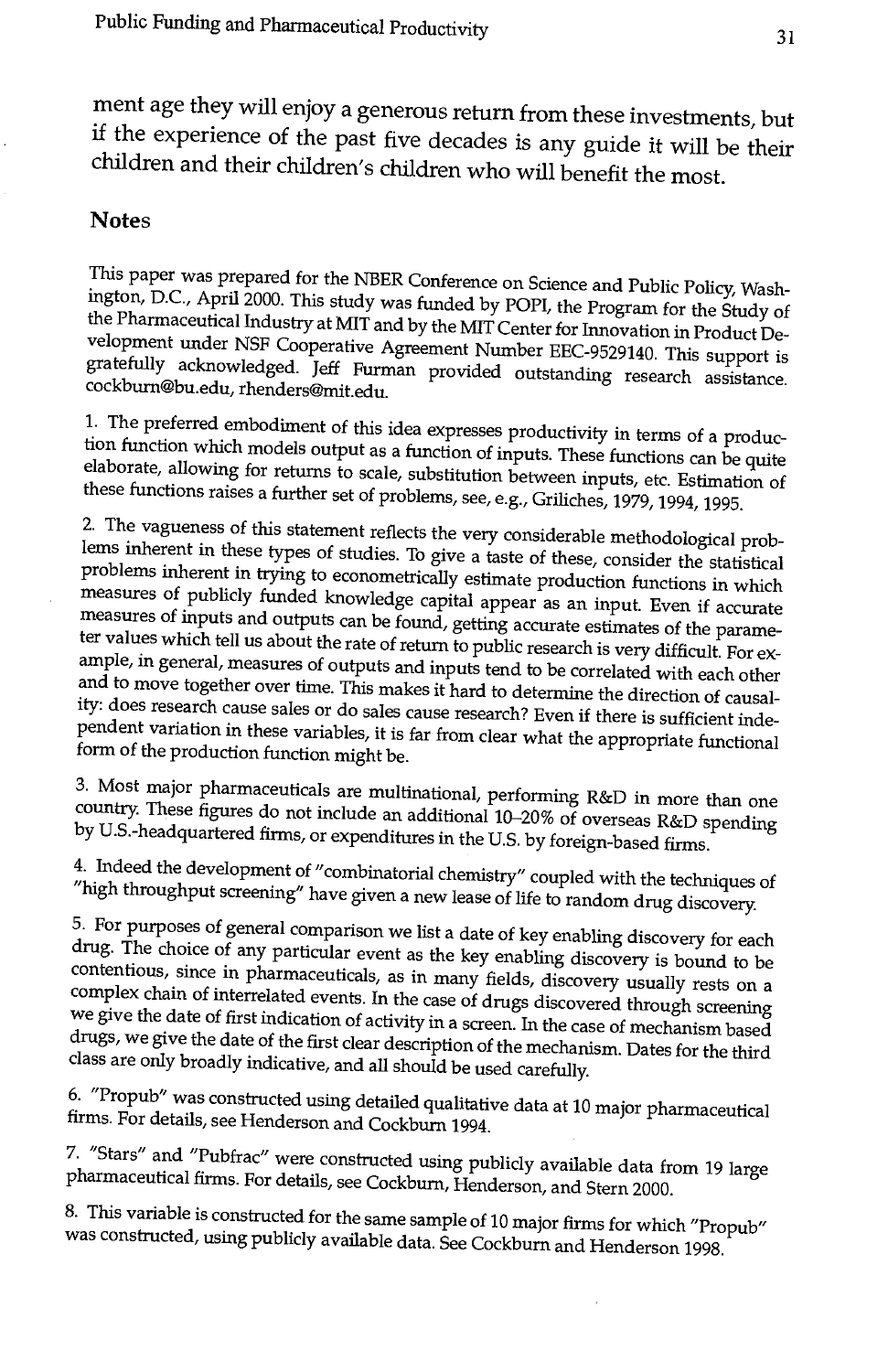Industry sales have also been increasing, at roughly the same rate as private R&D spending. Recall, however, that the lag between R&D spending and the generation of sales is a very long one!

We show here only NDAs that warrant Class I or Class 2 ranking by the FDA entirely new therapies of considerable merit and therapies that are essentially equivalent to existing therapies.

#### References

Adams, J. 1990. "Fundamental Stocks of Knowledge and Productivity Growth." Journal of Political Economy 98(4): 673-702.

Agarwal, A. 2000. "The Diffusion of Knowledge from University to Industry: A Study at MIT." Forthcoming Ph.D. Dissertation, University of British Columbia.

Arrow, K. 1962. "Economic Welfare and the Allocation of Resources for Invention." In R. Nelson, ed., The Rate and Direction of Inventive Activity. Princeton, NJ: Princeton University Press: 609-19.

Berndt, E. R., D. Cutler, R. G. Frank, Z. Griliches, J. P. Newhouse and J. E. Triplett. 2000. "Price Indexes for Medical Care Goods and Services: An Overview of Measurement Issues." Forthcoming in David Cutler and Ernst R. Berndt, Eds., Medical Care Output and Productivity, Chicago: University of Chicago Press for the National Bureau of Economic Research.

Borel, J. F., Z. L. Kis, and T. Beveridge. 1995. "The History of the Discovery and Development of Cyclosporine." In V. J. Merluzzi and J. Adams, eds., The Search for Anti-Inflammatory Drugs. Boston: Birkhauser.

Clymer, H. A. 1975. "The Economic and Regulatory Climate: U.S. and Overseas Trends." In R. B. Helms, ed., Drug Development and Marketing. Washington, DC: American Enterprise Institute.

Cockburn, I., and R. Henderson. 1998, June. "Absorptive Capacity, Coauthoring Behavior, and the Organization of Research in Drug Discovery." Journal of Industrial Economics XLVI(2): 157-82.

Cockburn, I. and A. Anis. 2000. "Hedonic Analysis of Arthritis Drugs." Forthcoming in David Cutler and Ernst R. Berndt, Eds., Medical Care Output and Productivity, Chicago: University of Chicago Press for the National Bureau of Economic Research.

Cockburn, I., R. Henderson, and S. Stern. 1999, January. "Balancing Incentives: The Tension between Basic and Applied Research." Working Paper no. 6882, National Bureau of Economic Research, Cambridge, MA.

Cockburn, I., Henderson, R. and S. Stern. Fall 2000. "Untangling the Origins of Competitive Advantage," Strategic Management Journal, 21: 1123-1145.

Comroe, J., and R. Dripps. 1976. "Scientific Basis for the Support of Biomedical Research." Science 192: 105.

Cutler, D., and E. Richardson. 1999. "Your Money and Your Life: The Value of Health and What Affects It." A. Garber, ed. Frontiers in Health Policy Research. National Bureau of Economic Research, vol. 2, Cambridge, MA: MIT Press.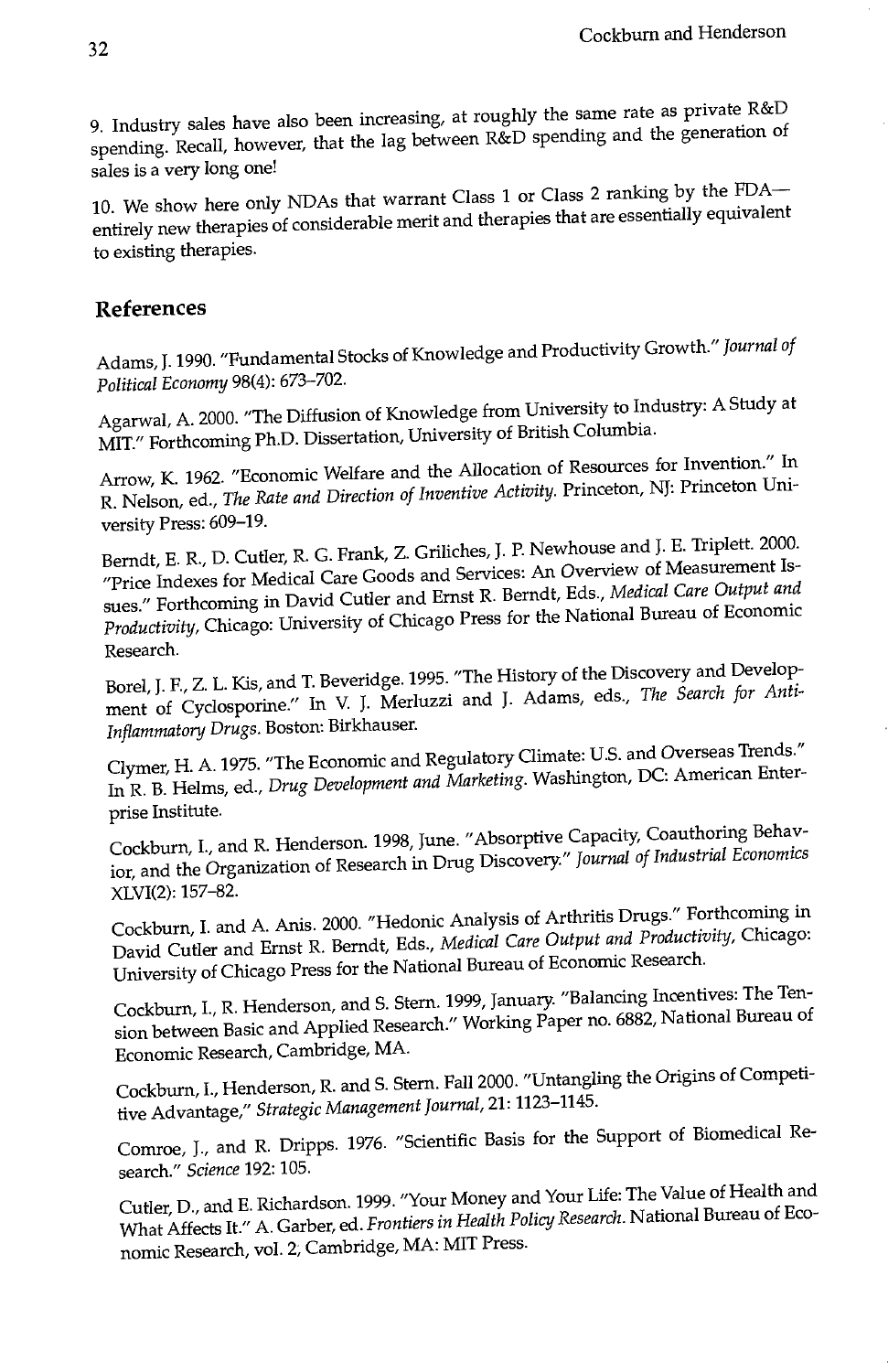Dasgupta, P., and P. A. David. 1987. "Information Disclosure and the Economics of Science and Technology." In G. R. Feiwel, ed., Arrow and the Ascent of Modern Economic The- ory. New York: NYU Press.

Dasgupta, P., and P. A. David. 1994. "Towards a New Economics of Science." Research Policy 23: 487-521.

David, P. A., D. Mowery, and E. Steinmuller. 1992. "Analyzing the Economic Payoffs<br>from Basic Research." Economics of Innovation and New Technologies 2(4): 73–90.<br>Galambos, L., and J. E. Sewell. 1996. Networks of Innovatio

Sharp and Dohme, and Mulford, 1895-1995. Cambridge: Cambridge University Press.

Gambardella, A. 1995. Science and Innovation: The US Pharmaceutical Industry in the 1980s. Cambridge, U.K.: Cambridge University Press.

Griliches, Z. 1979. "Issues in Assessing the Contribution of Research and Development to Productivity Growth." Bell Journal of Economics 10(1): 92-116.

Griliches, Z. 1994. "Productivity, R&D and the Data Constraint." American Economic Re-<br>view 84(1): 1-23.

Griliches, Z. 1995. "R&D and Productivity: Econometric Results and Measurement Issues." In P. Stoneman, ed., Handbook of the Economics of Innovation and Technical Change. Oxford, U.K.: Blackwell: ch 3, pp 52-71.

Henderson, R., and I. M. Cockburn. 1994. "Measuring Competence? Exploring Firm Effects in Pharmaceutical Research." Strategic Management Journal 15: 63–84.<br>Henderson, R., and I. M. Cockburn. 1996. "Scale, Scope and Spillov

of Research Productivity in Drug Discovery." RAND Journal of Economics 27(1): 32–59.<br>Irvine, J., B. Martin, and P. Isard. 1990. Investing in the Future: An International Comparison of Government Funding of Academic and Related Research. Aldershot, England: Edward<br>Elgar Publishers.

Jones, C., and J. Williams. 1995. "Too Much of a Good Thing? The Economics of Invest- ment in R&D." Working Paper no. 96-005, Stanford University Department of Econom- ics. Stanford, CA.

Laragh, J. H., et al. 1972. "Renin, Angiotensin and Aldosterone System in Pathogenesis and Management of Hypertensive Vascular Disease." American Journal of Medicine 52: 644-52.

Mansfield, E. 1991. "Academic Research and Industrial Innovation." Research Policy 20(1): 1-12.

Maxwell, R. A., and S. B. Eckhardt. 1990. Drug Discovery: A Case Book and Analysis. Clifton, NJ: Humana Press.

Merton, D. 1973. "On the Sociology of Science." In N. W. Starer, ed., The Sociology of Science: Theoretical and Empirical Investigation, Chicago: University of Chicago Press.

National Science Foundation. 1968, December. "Technology in Retrospect and Critical<br>Events in Science" Unpublished manuscript prepared by IIT Research Institute. NSF<br>C535. Events in Science" Unpublished manuscript prepared by IIT Research Institute. NSF

Nelson, R. R. 1959. "The Simple Economics of Basic Scientific Research." Journal of Politi-<br>cal Economy 67(2): 297-306.